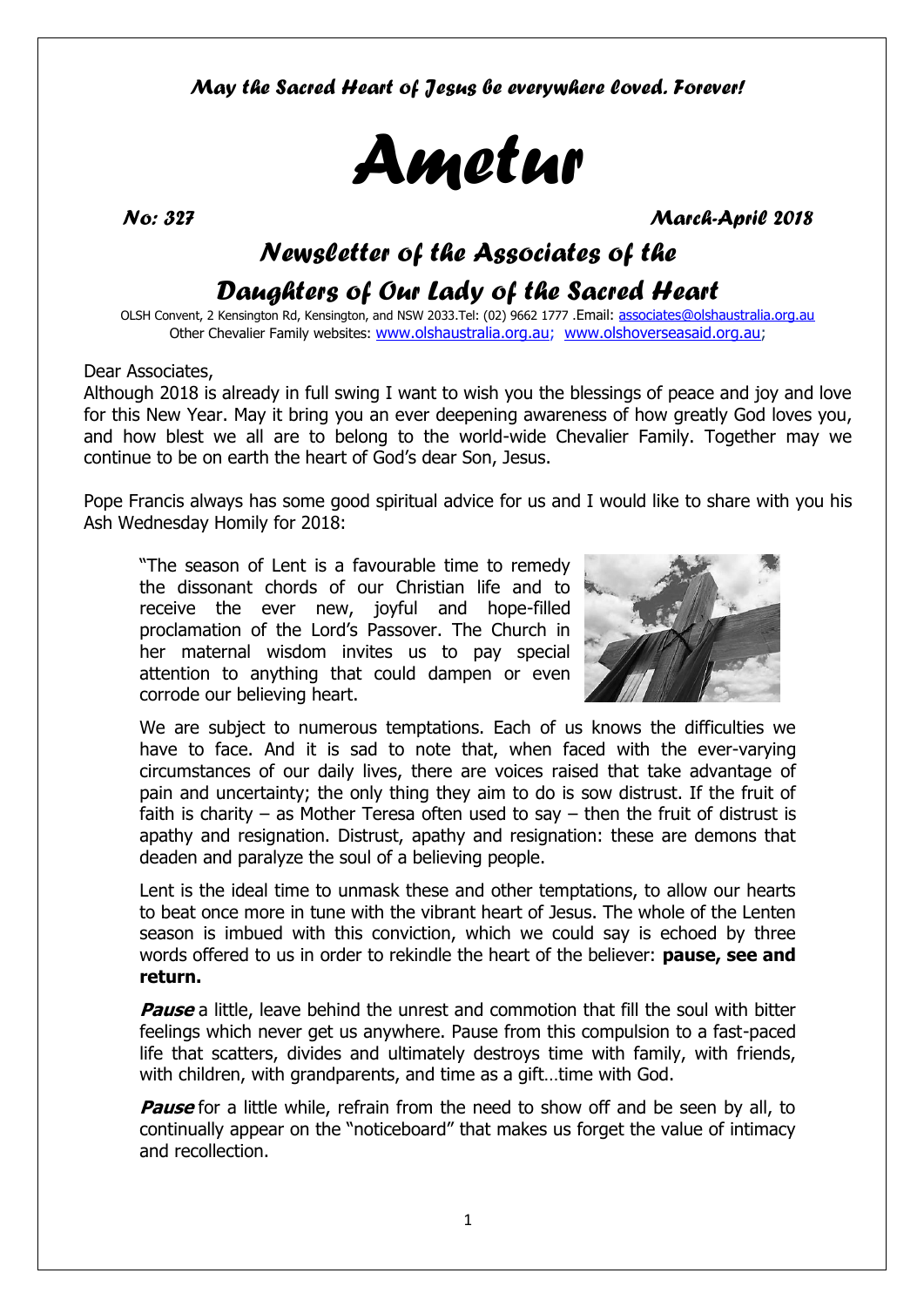**Pause** for a little while, refrain from haughty looks, from fleeting and pejorative comments that arise from forgetting tenderness, compassion and reverence for the encounter with others, particularly those who are vulnerable, hurt and even immersed in sin and error.

**Pause** for a little while, refrain from the urge to want to control everything, know everything, destroy everything; this comes from overlooking gratitude for the gift of life and all the good we receive.

**Pause** for a little while, refrain from the deafening noise that weakens and confuses our hearing, that makes us forget the fruitful and creative power of silence.

**Pause** for a little while, refrain from the attitude which promotes sterile and unproductive thoughts that arise from isolation and self-pity, and that cause us to forget going out to encounter others to share their burdens and suffering.

**Pause** for a little while, refrain from the emptiness of everything that is instantaneous, momentary and fleeting, that deprives us of our roots, our ties, of the value of continuity and the awareness of our ongoing journey.

**Pause** in order to look and contemplate!

**See** the gestures that prevent the extinguishing of charity, that keep the flame of faith and hope alive. Look at faces alive with God's tenderness and goodness working in our midst.

**See** the face of our families who continue striving, day by day, with great effort, in order to move forward in life, and who, despite many concerns and much hardship, are committed to making their homes a school of love.

**See** the faces of our children and young people filled with yearning for the future and hope, filled with "tomorrows" and opportunities that demand dedication and protection. Living shoots of love and life that always open up a path in the midst of our selfish and meagre calculations.

**See** our elderly whose faces are marked by the passage of time, faces that reveal the living memory of our people. Faces that reflect God's wisdom at work.

**See** the faces of our sick people and the many who take care of them; faces which in their vulnerability and service remind us that the value of each person can never be reduced to a question of calculation or utility.

**See** the remorseful faces of so many who try to repair their errors and mistakes, and who from their misfortune and suffering fight to transform their situations and move forward.

**See** and contemplate the face of Crucified Love, who today from the cross continues to bring us hope, his hand held out to those who feel crucified, who experience in their lives the burden of failure, disappointment and heartbreak.

**See** and contemplate the real face of Christ crucified out of love for everyone, without exception. For everyone? Yes, for everyone. To see his face is an invitation filled with hope for this Lenten time, in order to defeat the demons of distrust, apathy and resignation. The face that invites us to cry out: "The Kingdom of God is possible!"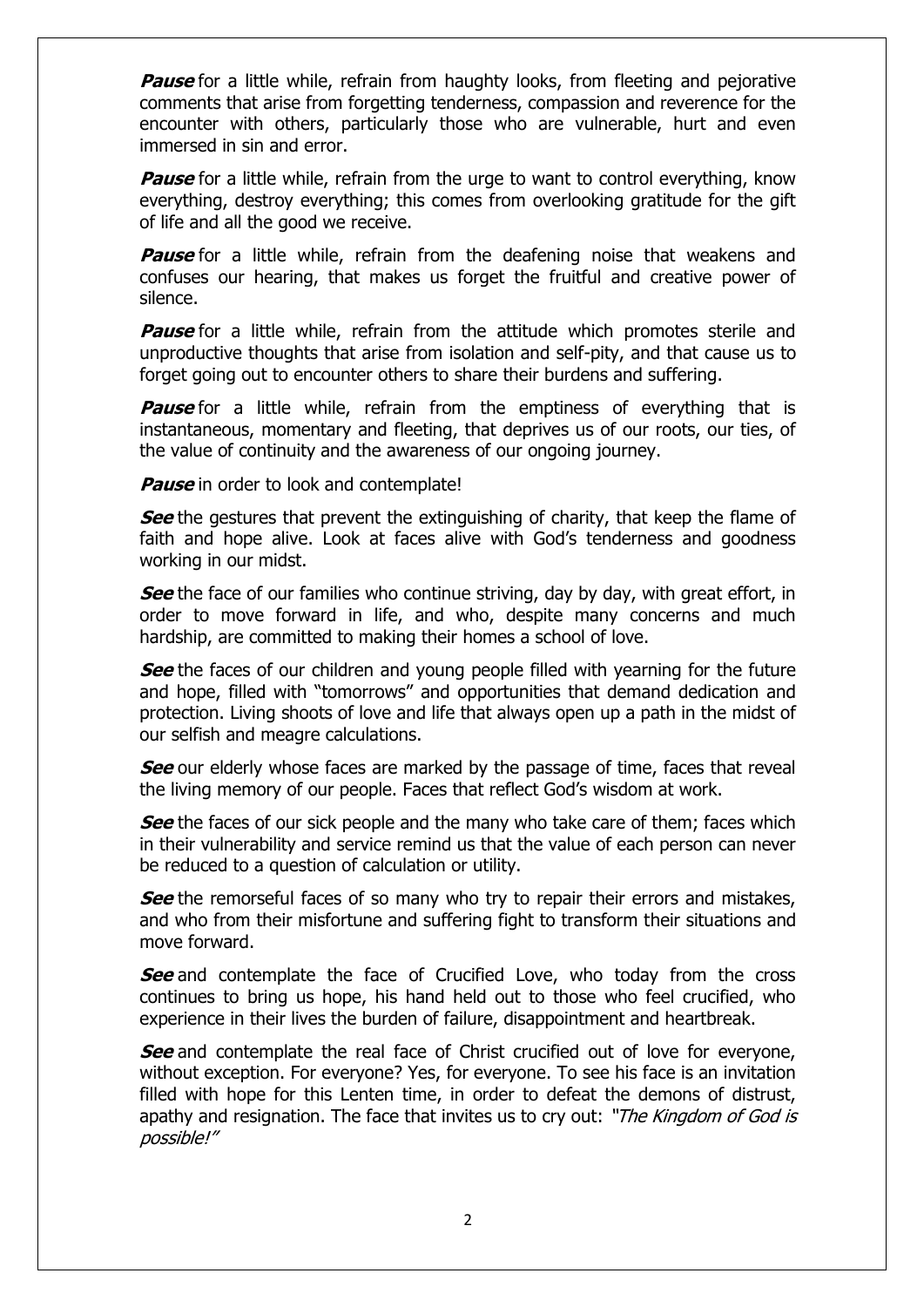**Pause, see and return. Return** to the house of your Father. Return without fear to those outstretched, eager arms of your Father, who is rich in mercy (cf. Eph 2:4), who awaits you.

**Return** without fear, for this is the favourable time to come home, to the home of my Father and your Father (cf. Jn 20:17). It is the time for allowing one's heart to be touched…Persisting on the path of evil only gives rise to disappointment and sadness. True life is something quite distinct and our heart indeed knows this. God does not tire, nor will he tire, of holding out his hand (cf. Misericordiae Vultus, 19).

**Return** without fear, to join in the celebration of those who are forgiven.

**Return** without fear, to experience the healing and reconciling tenderness of God. Let the Lord heal the wounds of sin and fulfil the prophecy made to our fathers: "A new heart I will give you, and a new spirit I will put within you; and I will take out of your flesh the heart of stone and give you a heart of flesh" (Ezek 36: 26).

#### **Pause, see and return!"**

What a wonderful promise our loving Father has given us in the words of Ezekiel! May we treasure our new heart of flesh and through it make the Sacred Heart of Jesus known and loved wherever we may be.

In loving and grateful union in Jesus' dear Heart with Mary

Sr Ancilla White olsh

## …VALE, SR MARILYN KNOLDER FDNSC

…………………………………………………………………..

07.05.1944 – 02.11.2017

Many of you knew Sr Marilyn Knolder and will be saddened to hear of her death at 8am Thursday, 2nd November, All Souls' Day, 2017. Marilyn's main apostolate in her earlier years was in education, both primary and secondary. During her later years she worked closely with our Associate Movement, and so many of you have been inspired by her articles in the Ametur, as well as been supported and helped by her loving concern and friendship. I share with you the Eulogy from her Requiem Mass in the Kensington Chapel of Our Lady of the Sacred Heart, 15<sup>th</sup> November, 2017.

#### **Sr Marilyn Knolder FDNSC - Eulogy**

The other day I was looking back at various articles that Marilyn had written for our Associates' Newsletter. One in particular, attracted my attention and I would like to share a little of it with you this morning. Marilyn entitled the piece, A Time for Singing "Alleluia". In it she spoke of a decorated Easter egg and she wrote:

> "Life will not always be a box of chocolates; may not even be wrapped in pretty packaging. It certainly won't always be sugar coated and frosted with icing flowers. It won't always be joy and gladness and our alleluia may be sung from a throat choked with grief and sorrow, but in the words of Robert Browning's 'Pippa's Song'... 'all things are passing, God alone remains'. As we learnt from our Catechism when we were young 'God made us to love and serve him here on earth and to be happy with him forever in heaven."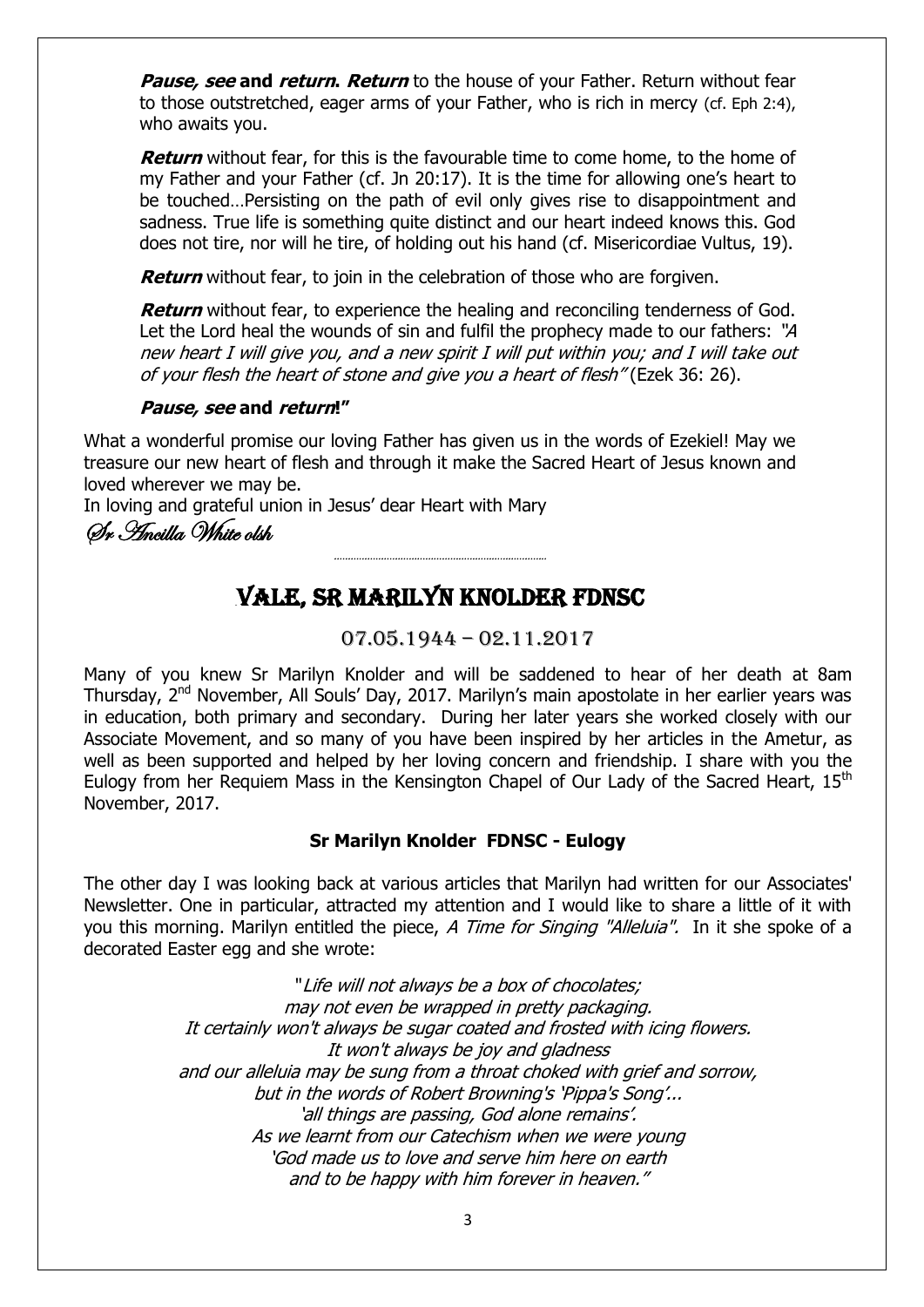"And so", Marilyn concluded, "Alleluia is our song."

This says so much about the Marilyn we knew. One who bravely sang her Alleluia throughout her life, so much of which was lived with chronic pain and debilitating health. As Thursday,  $2^{nd}$  of November, the feast of All Souls, got under way our dear Marilyn went on her heavenly journey singing her joyful "Alleluia."

In the Gospel of Matthew Jesus issues this invitation:

#### Come to me, all you who labour and are overburdened and I will give you rest. Shoulder my yoke and learn from me, for I am gentle and humble in heart, and you will find rest for your souls. (Mt 11:28)

These words always gave great comfort to Marilyn as she learned to live within the limitations of her illness, striving always to be an authentic, faithful, and prayerful religious and, at the same time, working in a full-time apostolate. She always said that this effort contributed very much to her growth and development as a human person and a woman.

Marilyn Georgina was the eldest of the six children of Kenneth and Mary Knolder. To Rosemary, Angela, Kenneth, Jeffrey and Ron, and to their partners Elizabeth, Carmen, John and Gary, and their children Emma, Megan, Christian, Kent and his wife Elise we offer our sincere sympathy and our gratitude for the gift of your dear sister and beloved aunt to our religious family.

Kenneth and Mary were very diligent in passing on the faith to their family. Her father's health was poor, because of injuries received while he served in the Army during WW11. Money was hard to come by, but all the children were sent to Catholic schools. The faith was very important in Marilyn's family with the family Rosary being said each evening; their home was consecrated to the Sacred Heart; Grace was said at meals; weekly confession was the norm and there were little altars in the home to honour the Sacred Heart and Our Lady. From her earliest childhood Marilyn went to Mass each day, often riding her bike for two miles or catching the bus.

During her early school years Marilyn was taught by the Josephite and the Dominican Sisters. When she was nine she met the Daughters of Our Lady of the Sacred Heart. She said that all of these Sisters inspired her and enriched her faith. At this time she joined the League of the Blessed Sacrament, and was a promoter of the Annals and the Apostleship of Prayer. It was at this young age that Marilyn also became aware of her desire to be a religious sister. When she was only twelve years old she began reading books on religious life that her Mother had bought for her.

Marilyn relished her secondary school days at OLSH College Enfield where she was an able student and school leader. She loved learning Art of Speech and Irish Dancing and she excelled in both these fields. She also belonged to the Marian Girls' Club.

At the age of 15 she left school as she needed to help with the family finances. She gained employment in the Public Service as an endorsing clerk with the Register General of Deeds Department. She made daily visits to pray in the Adelaide Cathedral and at this time began to enjoy her first social outings. However, she never wavered from her first desire and on 25th March, 1962, at the age of 17, and with the full blessing of her parents, Marilyn entered OLSH Novitiate at Hartzer Park, Burradoo.

Marilyn made her first Profession of Vows in 1965 and went to live at Kensington where she began her new life of teaching and study; first she gained the Leaving Certificate at OLSH College Kensington and then studied to be a teacher both in Sydney and in Melbourne. She was very creative and artistic and became a brilliant teacher who gave her students a love for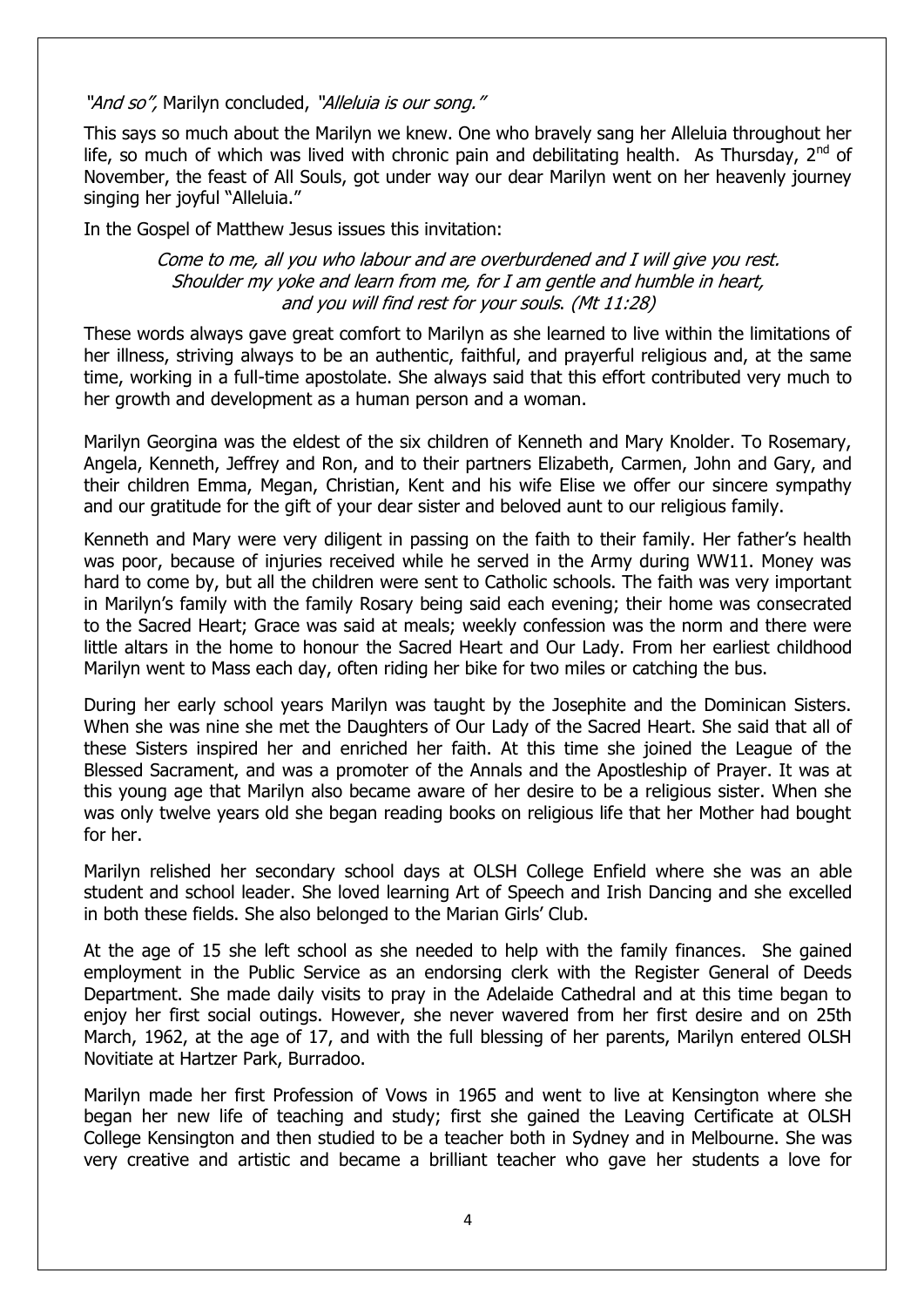learning. She took a personal interest in each one and kept in contact with many of them over the years.

Education was Marilyn's passion for the rest of her life: from 1967 to 1979 she taught in the primary schools at East Bentleigh and Highett in Melbourne, and in Mascot, Sydney. In 1980 she began her years of study which continued throughout her life. She first gained a Bachelor of Arts, with honours in English Language and Literature. This was followed by a Graduate Diploma in Educational Administration and then a Master's Degree in Religion Studies which she completed in 1993. From then on, while she was full time teaching English and Religion at OLSH College Enfield, Adelaide, or at Chevalier College, Bowral, she also undertook many courses, in education, spirituality, and English.There are too many to mention here!

In 1996, Marilyn suffered a life-changing illness and as a result her ministry changed direction from secondary education to adult education and formation in the Chevalier Charism with the Associates of the Daughters of Our Lady of the Sacred Heart. She began this ministry at Mascot but soon moved to Kensington where she was to live until 2016 when, because of deteriorating health, she moved to St Joseph's.

In this new apostolate Marilyn's life of prayer and study was used to great advantage helping the Associates in their spiritual journeys. The Associates greatly appreciated the talks she gave at their meetings and the inspiring articles she wrote for the Associates' newsletter. She also loved to compose poetry, much of which has been compiled in one book. (One of her poems is on the back of your Mass booklet). In 2007 Marilyn completed a Diploma of Ageing and Pastoral Care at the Catholic Institute of Sydney. She had decided to do this because of her work on the Parish communion round, being a volunteer at St Joseph's, doing personal shopping for the residents there and helping with the sisters' Medical Forms. She gave joy to the residents by using her artistic skills in decorating the dining room and chapel for feast days and other special occasions.

Even after she herself became a resident at St Joseph's Aged Care Facility Marilyn continued to use her artistic talents as she made scrap books, some for boys and some for girls, for the Children's Hospital. She made beautiful crocheted rugs, looked after her flower garden on the balcony, and kept up with her friends by email. She also continued to send the Time Magazine to the Sisters in South Sudan .This was greatly appreciated by the staff at the school and also by the pupils there, all of whom are starved of information about what is happening in the world outside South Sudan.

Marilyn loved beautiful things – God's wondrous creation, the many and varied works of human hands, poetry, flowers, birds and animals, especially cats! Who could forget her lovely scarves which brought beauty to the place from which so much of her suffering came. Books she devoured, creative ideas flowed freely from her mind and I often begged her to stop thinking up new projects!! Marilyn was kind, thoughtful and noticed when others were suffering or worried or needing something to make life a little less stressful – and she would try to ease the situation. In the last few weeks Marilyn was unable to do so many of the things she loved to do. She was, however, always grateful for the help that others gave her.

So today we remember this dear person, friend and sister, Marilyn. She has been God's Heart to so many of us during the past years. We have seen her as she struggled with poor health, uncomplaining and brave. We have listened to and read her words of comfort, support, advice and inspiration. We grieve her loss but, at the same time we rejoice with her that all suffering is ended. She is now with God whom she loved so deeply and is rejoicing in the wonder of God's eternal embrace. She is singing "Alleluia" forever in heaven. We thank God for her life with us. Rest gently, dear Marilyn.

Sr Helen Simpson olsh and Sr Ancilla White olsh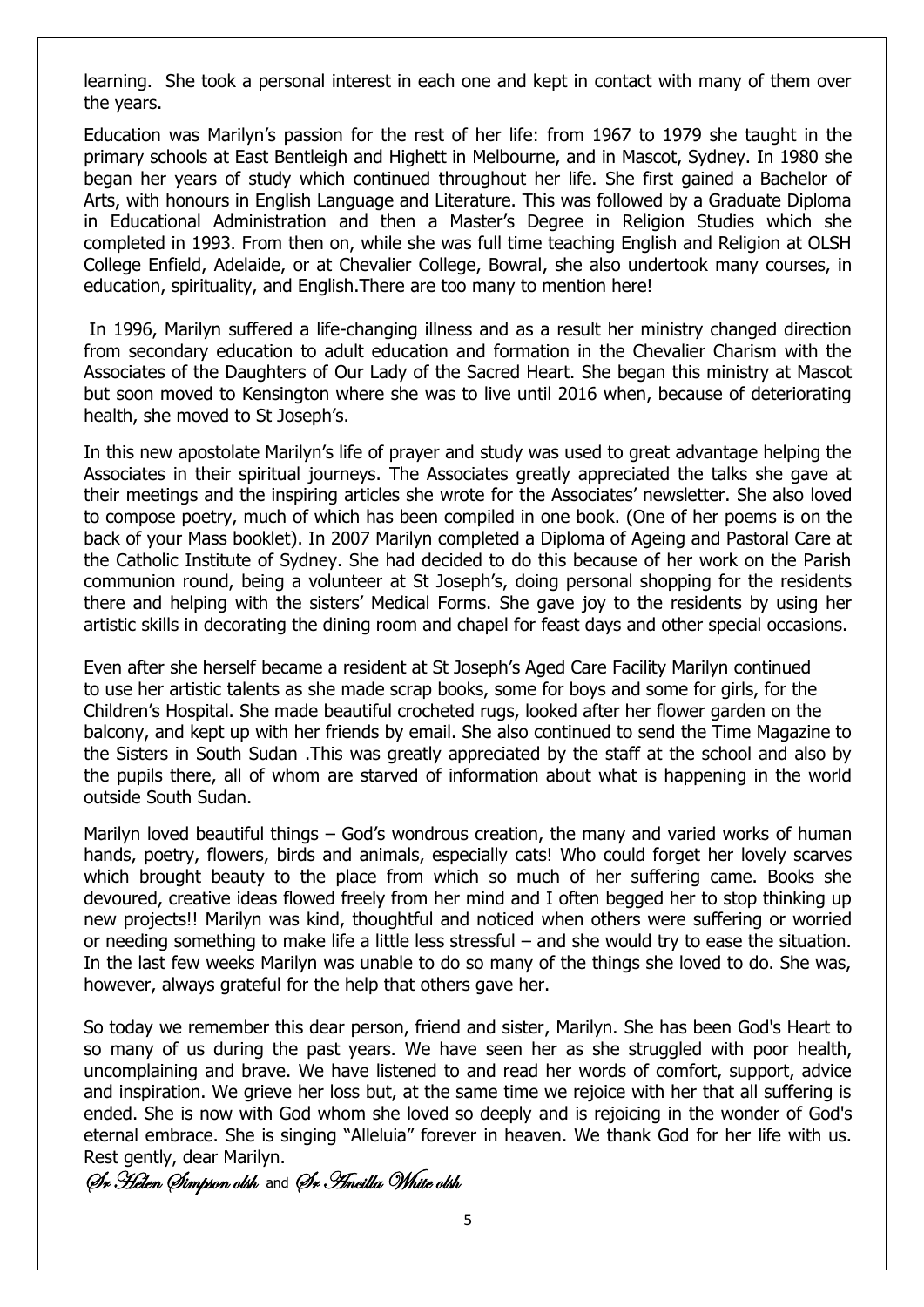## *OUR ON-GOING FORMATION SECTION*

## **SPIRITUALITY OF THE HEART**

in accordance with FR. JULES CHEVALIER'S CHARISM. An on-line program for members of the Chevalier Family and for everyone interested in a Spirituality of the Heart.

#### **Section 24** *"A spirituality which can change hearts"* (Evangelii Gaudium n. 262)

James Cuskelly MSC we already met in earlier sections of this program. He was one of the first MSC who introduced the Chevalier Family to a "Spirituality of the Heart". When we really want to live a Spirituality of the Heart, he declared: "We have to go down in the depths of our own soul in a realization of our profound personal needs of life, of love and of meaning" (Jules Chevalier, Man with a Mission, p. 128).

Why do we have to pay attention to our profound personal needs in the depths of our soul or heart, in order to live a Spirituality of the Heart? In his book published in 1900, Fr. Chevalier already gave a profound reason. He wrote:

> "God reveals to us the aspirations of his Heart through the aspirations of our own heart. … Whether one knows it or not, the truth is that our heart is made for his Heart." Indeed, he said, God creates "needs in us in harmony with his desires" (Le Sacré Coeur 1900, p. 77).

St. Augustine, living in the fourth century, commended the faithful, saying: "Return to your own heart...There you will find God, because you are formed in his likeness" (Sermons on the Gospel of St. John 18:10, with reference to Isaias 46:8).

It is certainly God who implants in our hearts our deeper aspirations, our desires for solidarity and justice, as well as our search for love and meaning in life. In "The Joy of the Gospel" (EG) Pope Francis considers these deeper desires of people's hearts, as well as their search for meaning in life to be a clear sign of people's thirst for God, even if people are not aware of it. He points to the "*innumerable signs in today's world, often expressed implicitly or negatively, of the* thirst for God, for the ultimate meaning of life" (EG 86). "We may be sure", he states that it is, "God's presence (which) accompanies the sincere efforts of individuals and groups to find … meaning in their lives" (EG 71)). And when people foster "solidarity, fraternity, and the desire for goodness, truth and justice" (EG. 71), God's Spirit is certainly at work among them.

Implicitly, the Pope's words also convey the message that it is important to pay attention to the deeper aspirations of our own hearts, our own "*profound personal needs of life, of love and of* meaning" as well as our own desire to foster justice, truth and solidarity. Because, also in us, "God's saving love…is mysteriously at work… above and beyond (our) faults and failings" (EG 44).

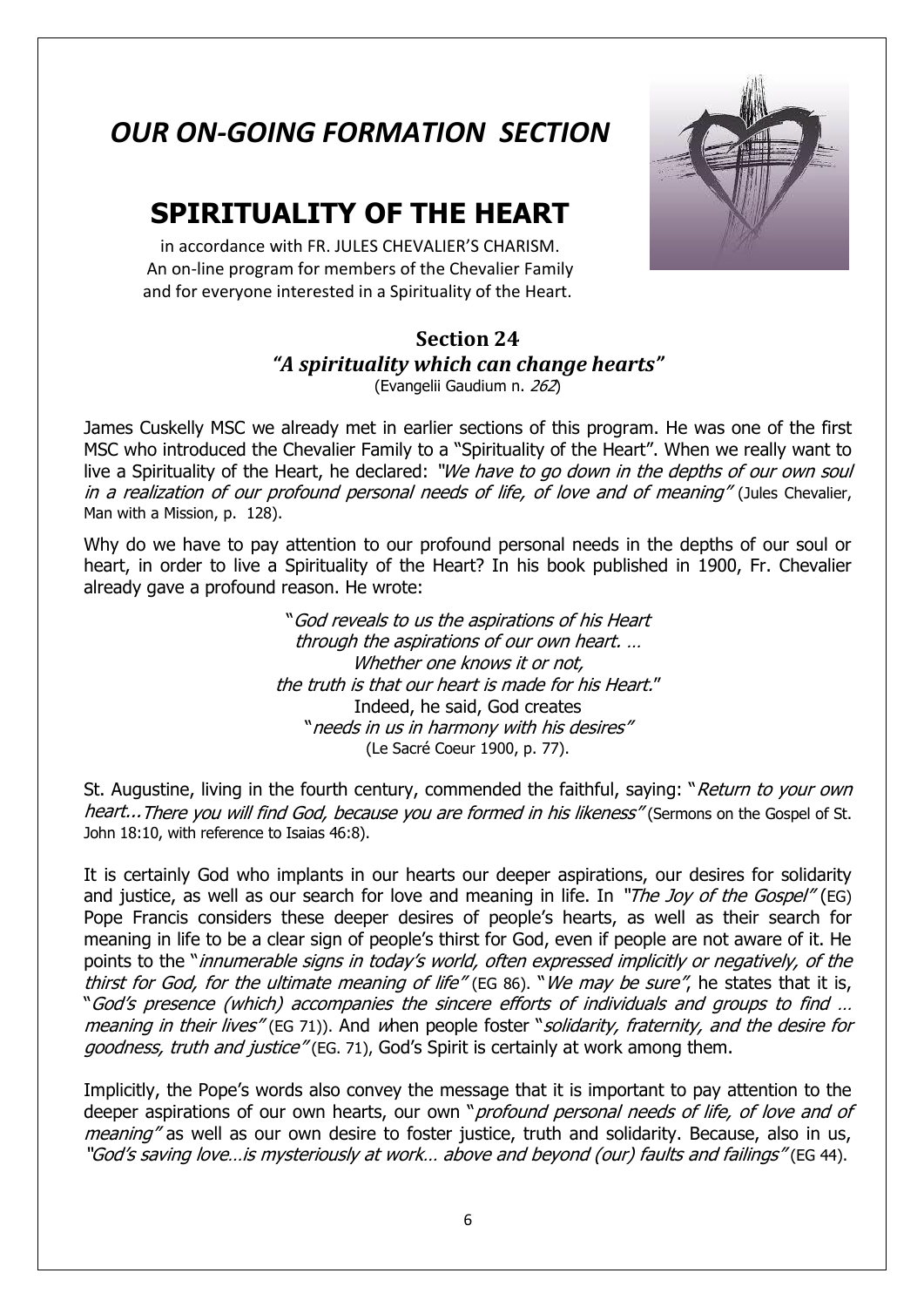#### **A Reflective moment**

In 'The Joy of the Gospel', Pope Francis draws attention to the fact that our own time is marked by "the return to the sacred and the quest for spirituality …." He continues by saying: "Today, our challenge is…the need to respond adequately to many people's thirst for God, lest they try to satisfy it with alienating solutions or with a disembodied Jesus, who demands nothing of us with regard to others.

These people should find in the Church a spirituality which can offer healing and liberation, and fill them with life and peace, while at the same time summoning them to fraternal communion and missionary fruitfulness. If not, they will end up by being taken in by solutions which neither make life truly human nor give glory to God". (Evangelii Gaudium n. 89).

# **MEETING REPORTS**

………………………………………………………………….

**ALICE SPRINGS:** We met on 22 July 2017 after 11 a.m. Mass, then recited the Rosary at the Cemetery in memory of our deceased Associates and friends. We then went out to lunch.

For the Nativity of Our Lady, on 9 September, we celebrated Mass, had lunch, and joined in the Parish activities. **Paula Thornton**

For our October meeting, Sr Kathleen prepared Readings for the Feast of Our Lady of the Rosary – Celebrating Mary in our Lives. We will attend the Advent Retreat for Women in November, led by Sr Anne Surtees OSU. Sadly, in December we will farewell Sr Margaret Reis. **Paula Thornton**

On 25 November several of us attended the Retreat, "*Waiting with Mary"*, directed by Sr Anne Surtees OSU. It was held at the St Francis Centre from 9 a.m. to 3 p.m. Many of us commented we needed this time to slow down and think about Mary and her journey and think about our own journey during Advent and beyond. **Paula Thornton**

Sr Margaret Reis' Farewell Luncheon was held at the Mercure on Sunday 10 December. We are very sorry to see her leave Alice Springs, as she has had a long association with our town, having first arrived here in 1961. Sr Margaret has lived in several places, but we are grateful she has returned to Alice Springs at various times. We thank her for all she has done for us and will miss her enormously. We wish her well in her move to Brisbane. There will be a Parish Farewell for Sr Margaret on Saturday 16 December at 11 a.m., followed by lunch at the John Paul II Centre. Sr Kathleen is celebrating her  $70<sup>th</sup>$  Birthday on December 19. We wish her a very Happy Birthday and will help her celebrate when we are able to get together in the New Year!

**Paula Thornton**

**BENTLEIGH:** The Bentleigh Associates met at OLSH Convent, Bentleigh, on 28 October 2017 for their Annual retreat Day. Sr Ancilla and Therese Poulton facilitated the day. Sr Ancilla reminded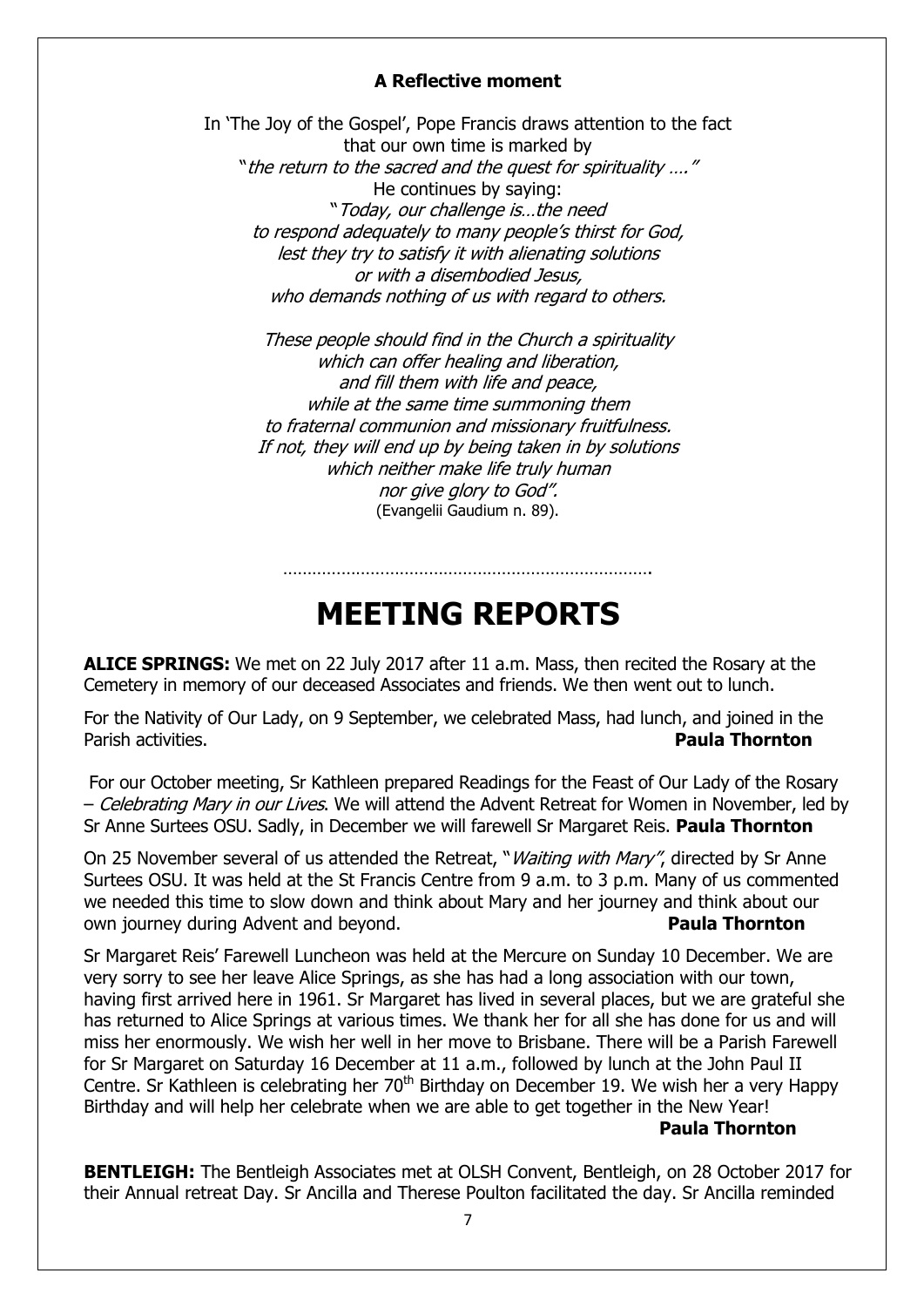us that **AMETUR** (Name of our Newsletter) which means, "*May He be loved"*, will be the theme of our Retreat Day. We were shown photos of the OLSH Communities all over the world. God sent Jesus to show us what He is like, and when Jesus returned to the Father, he left us with the mission of carrying on His mission of spreading the Good News.

Therese Poulton, an OLSH Associate from Sydney, then described her experience at the Conference of Chevalier Lay Associates in Brazil, based around the theme, "Spirituality Without Borders".

We moved to the Chapel and welcomed our new members, Rani Perera and Beth Yagmoor, into the OLSH Associates with a lovely Commitment Ceremony. **Patricia Mirabile** 

We met at OLSH Convent, Bentleigh, on 25 November 2017.Our OLSH friend, Lee Toll, joined us today. She told us about joining the group that returned the 42,000-year-old Mungo Man from Canberra to Lake Mungo. Lee read Pope Francis' Advent Prayer, suggesting that Advent is a personal, as well as global journey. She then told us about her pilgrimage with three friends along the Camino de Santiago (Way of St James). They started in Vezalay, France, and travelled to Issoudun, then worked their way down through Spain to Santiago de Compostela Cathedral. The symbol of the walk is a scallop shell, the ridges indicating the different routes of the journey. Lee found the Camino an enriching trip where she was able to transcend personal worries and weakness and where she could share our Chevalier Motto, "May the Sacred Heart of Jesus be everywhere loved". **Patricia Mirabile**

Our first meeting for 2018 was on 24<sup>th</sup> February at the Convent. 14 Associates met and we welcomed Margaret Leigh to her first meeting. Sr Elaine reminded us of the traditional Lenten practices of prayer, penance and alms giving. Fasting is especially useful as it reminds us of those people wthout enough food, especially those in the Congo and South Sudan.

We are following St Mark's Gospel this Lent. It emphasizes the call to discipleship as well as healing and overcoming suffering. In the Transfiguration Jesus is revealed as God's Son to Peter, James and John. We, too, can each have our own Transfiguration experience where we reveal spiritual insights to others or they can enlighten us. We talked about some of these experiences. **Patricia Mirabile**

**BOWRAL:** We had our August Meeting reflecting on the questions from "A Reflective Moment" (Pope Francis, *Laudato Si* n. 222). We agreed in our sharing, how true it is that we can be so much carried away with the flood of new consumer goods, and it does baffle the heart. Sometimes we are not satisfied with what little we have. We want more and it doesn't make us happy. It is in the appreciation of little things and cherishing each thing and each moment that we find our true joy. Our Christian spirituality proposes more growth and the capacity to be thankful and be happy with it. **Sr Annabella Muller**

**CALLALA:** In October we met at Tony and Mary Caruana's home. Tony joined us for the meeting and also Noel Reid who is in better health after a recent illness. We read the article from the *Ametur* regarding Bishop Cuskelly and his writings. We found it very interesting that he gave us the expression, *`Spirituality of the Heart*'. There was a lot of discussion on the different examples of the four '*Movements of the Heart'*, and how we each interpreted them in our own way. **Mary Collier Mary Collier** 

In November our small group met at Mary Borg's home. We prayed the Rosary and the Divine Mercy Chaplet and read from the Ametur *A Passion for Jesus'*, and discussed how we could all be 'missionaries' as we carry out our daily activities as nurses, teachers, catechists, etc.

#### **Mary Collier**

Our members are saddened by the death of Sister Marilyn Knolder. For many years Sister travelled to the Callala meetings and made them so interesting and helped us understand Father Chevalier's Spirituality of the Heart. Sister organized some retreat days for our Associates at the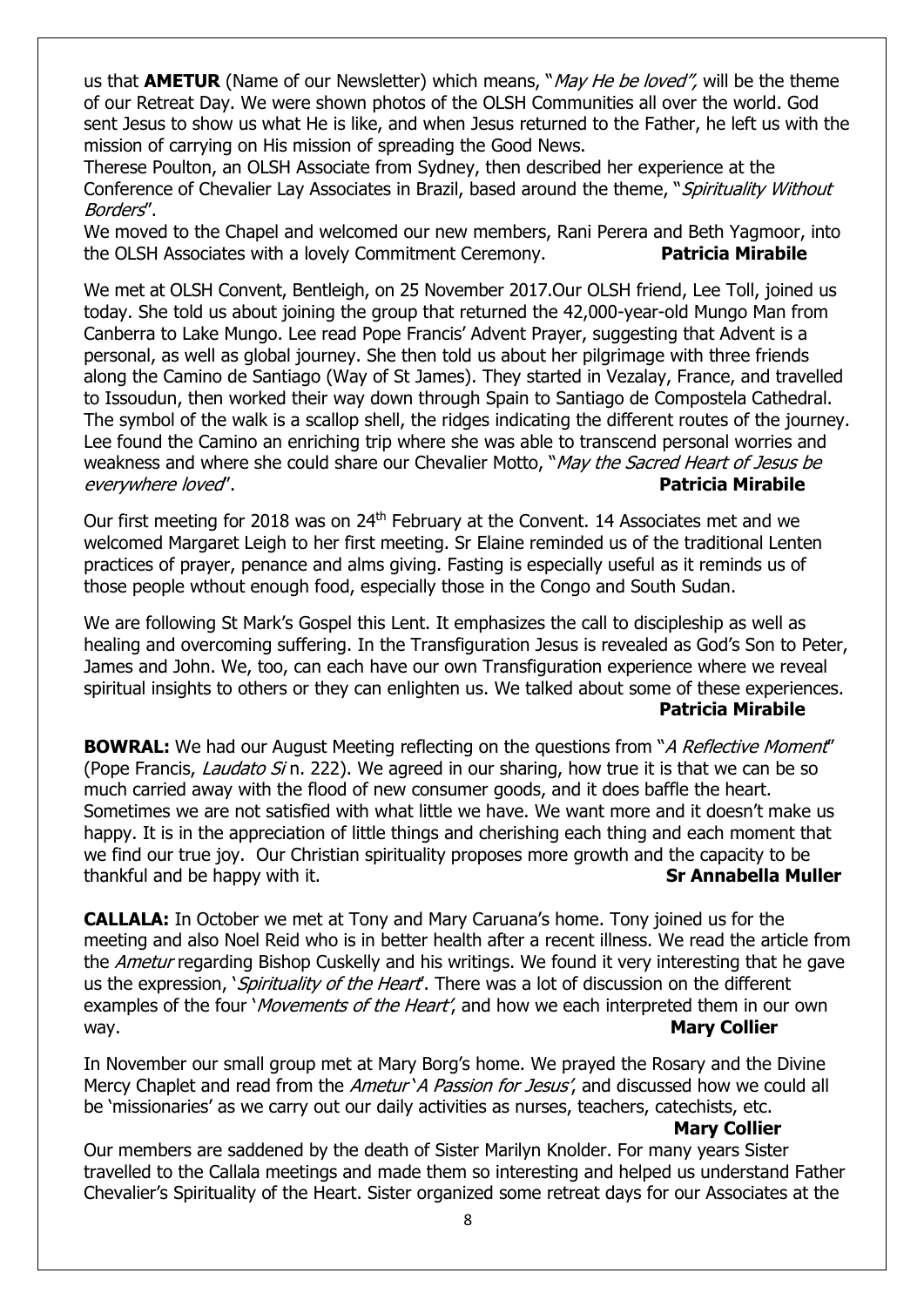Callala Convent holiday house. One lovely presentation was of all the different images of Our Lady of the Sacred Heart and their history. We remember Sr Marilyn and all the sisters in our prayers. **Mary Collier** 

The December meeting was held at Teresa Galea's home and she was pleased to have her daughter, grand-daughter and great-grand-daughter there, and also her son-in-law. We are grateful to our Parish Priest, Fr Patrick Faherty, who came to say Mass with the 15 people present. Father stayed for lunch and this was an enjoyable afternoon for our final meeting for the year 2017. **Mary Collier**

**CANBERRA:** The Canberra Associates met at St John's Kippax on 2 September 2017. Annette gave us a meditation on *The Prayer of St Francis*, a prayer, we all agreed, was a lovely one to meditate on, and especially how our world is at this time. A lively discussion followed and I think we solved most of the world's problems with, "If only the world would live by the Prayer of St Francis, we would live in hope". We offer all our prayers for the world and all of its peoples. We appreciate Sister Dain for her willingness to travel down each month when she is available to be with us. **Christine Casey**

The Canberra Associates met at St John's Kippax on 3 November 2017. Margaret Toye gave a great meditation on *Jesus Meets a Samaritan Woman at the Well*. Jesus began his mission to the lost and broken of Israel. Here he meets a woman of Samaria at Jacob's Well. In Scripture, meetings at a **WELL** had special significance. They were considered meeting-places of love and commitment. The promise of Jesus to the Samaritan woman and to us is to become a source of life for others; to recognize our poverty and brokenness, and accept ourselves as we are.

We then discussed and read the first four pages of the *Ametur*. We were all moved by the last paragraph – May Our Lady of the Sacred Heart, our Mother and life-long Companion, stay close to us so that we may be true disciples of the Heart of her Son. **Christine Casey**

We met on Saturday 2 December 2017**.** We attended 12 noon Mass at St Matthews Catholic Church, Page. After attending Mass, we all went out to lunch to celebrate Christmas together. Sr Dain came with us. We discussed our plans for next year and what Sister would like us to do. We all feel blessed to have her travel down each month from Hartzer Park to be with us and hope her health allows her to do so for many more years. **Christine Casey**

We met at St John's, Kippax on 3<sup>rd</sup> February for our first meeting for 2018, and reflected on Living with the Sacred. Our meditation was living and being spiritually nourished in the SACRED pasture of the Present Moment, NOW. Living with the Sacred may lead to deep trust and faith, but not to uninterrupted peace of mind. It opens us in love to the suffering and brokenness of the world as much as to its joy and beauty. Living with the Sacred increases our consciousness of the divine reality in our daily life, of the many ways that God comes to us. It is not finding something new but uncovering something that has been there all along, something that can make everything new. Any moment can be a sacred moment that knocks us onto our knees in adoration and wonder. To nourish such attentiveness we have to slow down; we have to set aside time; we have to practise stillness and quiet. After much discussion we ended with our shared lunch and plans for our retreat weekend at Hartzer Park in March. **Christine Casey**

**CORINDA:** After viewing the slides of the OLSH Provincial Assembly with music, "Standing on Their Shoulders", the Associates went to the convent chapel for silent prayer and shared reflection. Some of the group shared their reflections after the Associates' Reflection Day led by Sr Gerardine in July. The theme was the development of Devotion to the Sacred Heart and then how it changed into Spirituality of the Heart. We also shared a little on "Spirituality of the Heart" Section 21 – A Change of Heart. Each member was given a copy of the Address by Pope Francis to the Missionaries of the Sacred Heart for further reading and reflection. **Sr Merrilyn Lee**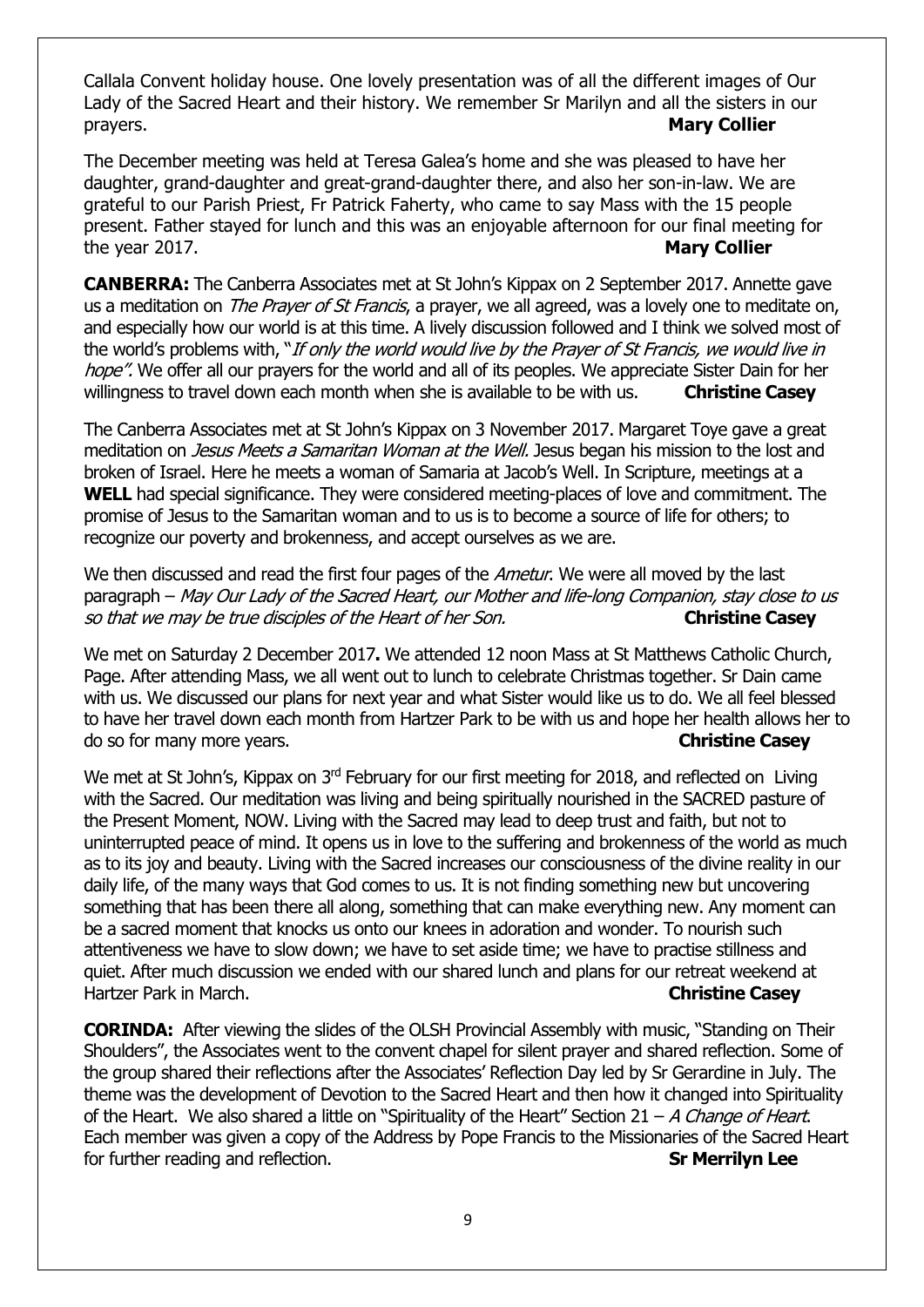**ELMORE:** The Associates gathered for the feast day of Our Lady's Immaculate Conception with a good attendance. Mass was celebrated in the Convent Chapel by Father A. Caldoua. This was followed by Exposition, Anointing, Rosary and Reconciliation. A cup of tea and an early lunch followed. A note from Sr Ancilla was read and also a list of all the Associates from our area since 1976 – of course many not here today.

Our numbers are small now but still good friendship and Faith are evident. Mr Bill Comer showed an old attendance book of the Old Goornong Catholic school. Sr Aloysius and Sr Maureen set the school going in the timber church at Goornong from 1940 to 1945. The Sisters drove ten miles to the town each day. Sr Declan took over in 1942. At this time a school was conducted in Elmore – Grade one to Intermediate level. Dianne was taught by the sisters at this time. Such a busy OLSH Convent! It was a lovely day for the Elmore Associates. **Norma Holmberg** 

**HARTZER PARK:** We were fortunate to have Therese Poulton attend our September meeting to acquaint us with the content and outcomes of the Third International Meeting of the Laity of the Chevalier Family which she attended in Brazil earlier this year. Therese spoke with much enthusiasm and concluded with remarking that the gathering was "a wonderful and enriching experience that strengthened my feeling that we are part of a thriving worldwide movement of great promise." We too were inspired by what we heard. There was the opportunity to discuss points of particular interest and we look forward to the future and further outcomes on both the international and national level. Our heartfelt thanks to Therese for her visit and presentation both of which we all thoroughly enjoyed. **Jan Clark** 

In October, following the theme of the recent Associates' Retreat, Sr Ancilla led us in a Reflection of "Praying with Julian of Norwich". There was 'review and news' and shared thoughts and comments on the Retreat and the future direction of the laity of the Chevalier Family.

Section 23 of Our On-Going Formation Program, "A Passion for Jesus and a Passion for His People" generated discussion about numerous points and especially the responsibility of current political figures, our response to them and their various policies; the changing attitude of younger generations and their deeper and wider responses to social justice issues and spirituality; the encouragement given by Pope Francis' words and statements e.g. in Evangelii Gaudium . **Jan Clark**

Our first meeting for 2018 was held at Hartzer Park on 18<sup>th</sup> February. As Mother Marie Louise Hartzer's Anniversary would fall during the following week Sr Ancilla's Reflection was a prayerful time contemplating some of the words and aspects from and about Mother Marie Louise. We are blessed to be in a place that is named in her honour and we anticipate the forthcoming Retreat, given by Sr Dain for Associates in this place we consider to be our "spiritual home'' in the highlands. Sr Ancilla also spoke about the symposium at St Mary's Towers next month and outlined some of the points to be discussed and decided upon following the Conference last year for the Laity of the Chevalier Family in Sao Paulo. **Jan Clark**

**KILBURN:** Nine ladies attended our meeting on 19 August. Two newcomers, Nell Hollitt and Priscilla Pereira, were warmly welcomed to the group. We prayed for Associate member, Roma Frick, who died since our last meeting. We looked at the "everywhere" of our OLSH motto, recognizing that Associates are an integral part of this. Using the publication, Flame, of the ex-students of Bentleigh College, we were pleased to read of Sr Anne Gardiner's contribution to our "everywhere", along with Anne Carey who nursed Ebola victims and Anne O'Loughlin, Principal of Bentleigh College. As Associates we make the Sacred Heart known and loved in our own milieu. Exposition of the Blessed Sacrament completed our meeting. We prayed especially for Roma and for Julian, the little seven year old victim in the Barcelona tragedy.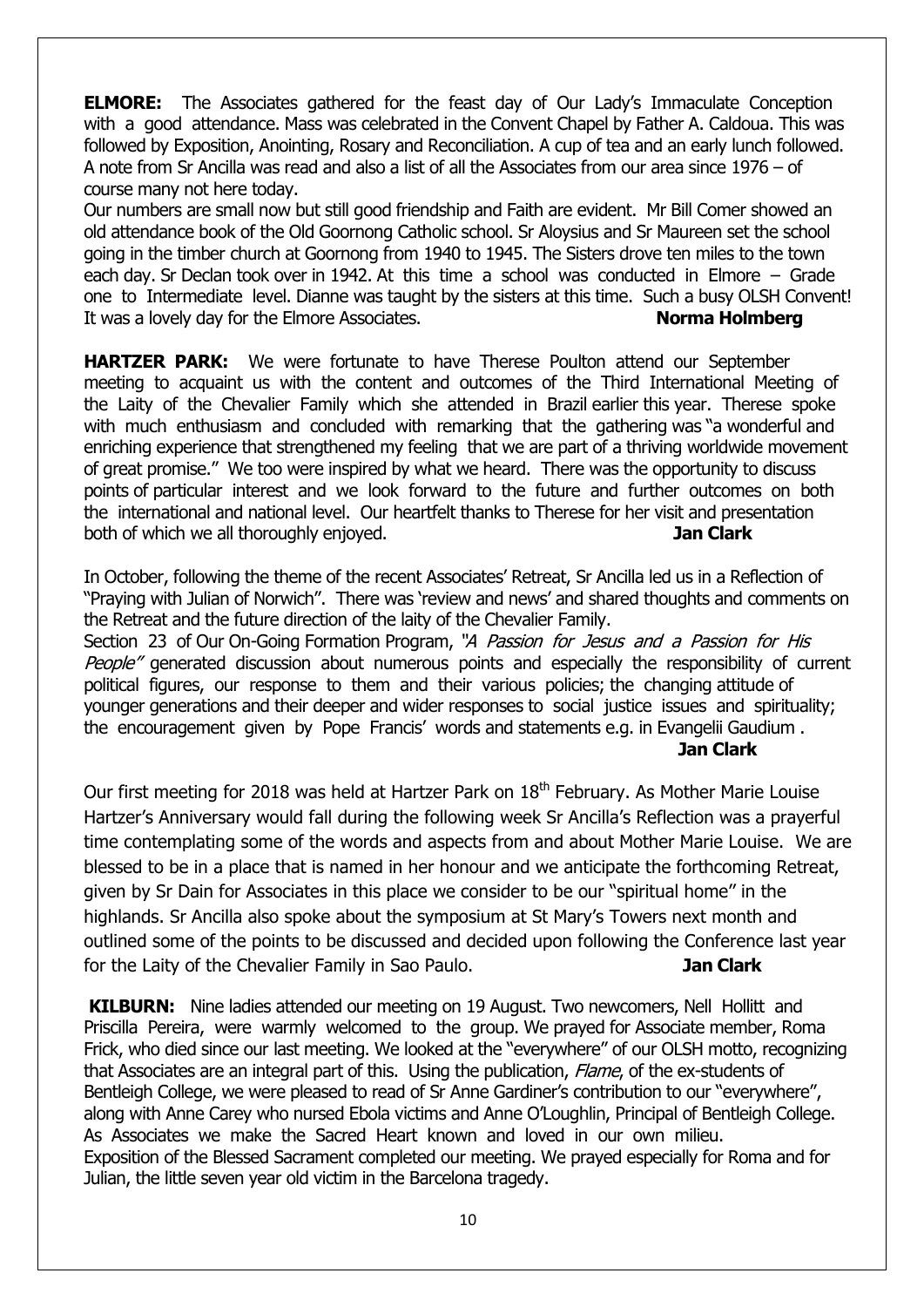Our next meeting is 14 October when Ellen Mary Lomman will share with us her experience of the Associate Conferenced which she attended recently in Brazil. **Sr Pat Smith**

**NOTRE DAME:** In our September meeting we reflected on the gospel of the Canaanite woman, the woman of great faith. We discussed this gospel as being an episode of Jesus' life where he crossed the boundaries of culture, gender and religion to reach out to this woman who persisted with her request even though she was initially ignored by Jesus. We learn both from Jesus and from her. Where in my life do I need to cross boundaries of culture and religion to reach out to others? From the woman we need to follow the example of perseverance, not to give up and to keep on asking Jesus for what we need.

Therese then gave a report on the Conference for the Lay Associates of the Chevalier Family in Brazil. There will be a full report in the Ametur to follow. We concluded with a shared afternoon tea with the Sisters. **Maureen Maher Maureen Maher Maureen Maher Maureen Maher Maureen Maher Mater Mater Maher Maher Mater Maher Maher Maher Maher Maher Maher Maher Maher Maher Maher Mah** 

On Saturday  $11<sup>th</sup>$  November we shared an inspiring reflection so beautifully prepared by Judith on the Gospel of 32nd Sunday, The Five Wise and the Five Foolish Young Women. This is the only parable of watching and waiting where discipleship is portrayed in a feminine context. There is something of the foolish young women in all of us. The good intentions that remain only intentions, the visits not made, the reconciliation not offered, the donations to charity not given. But there is also something of the wise young women in us as well, our lamps of kindness: our friendship offered, compassion and forgiveness shown.

As it was *Remembrance Day* we went to the Chapel to pray and remember those who had fought and given their lives for their country. May leaders everywhere work for lasting peace, true justice and understanding among people. May they come to know that true peace is the peace of Christ. Our Lady of the Sacred Heart, you suffered in spirit with Christ on the cross: stand by and strengthen all those who are called to share the sorrows of the heart of your Son especially those victims of war. Amen.

We also prayed during this time in a special way for Sister Marilyn as it was the first time her group of Associates had been together since she had died. We grieve her loss but rejoice that her suffering is now ended. We then shared afternoon tea with the Sisters. **Maureen Maher**

We began our meeting on  $9<sup>th</sup>$  December with a reflection on the readings for  $2<sup>nd</sup>$  Sunday of Advent so beautifully prepared by Judith. We discussed that Christ is still being born, not in His human flesh but in our hearts if we offer him the hospitality of our discipleship. Ours is the privilege and challenge to accept the Son through the power of the Holy Spirit into the most intimate depths of our lives and then bear him to others. In our special prayer time, "Waiting in Hope with Mary", we prayed:

> "The people of Advent are 'us': John the Baptist prods us into newness. The Zachary in us resists until Elizabeth insists. Our Joseph lets it happen, and the young Mary in us seizes the gift and runs with it. It must be so if Christ in us is to be born." **Maureen Maher**

We met on  $10<sup>th</sup>$  February and reflected on the Gospel for the  $6<sup>th</sup>$  Sunday in Ordinary Time. It was about Jesus' miracle which broke down certain barriers of the time. During Jesus' time a leper was a real social outcast of community, ignored and ostracized. We see Jesus reach out with immeasurable compassion. We are called to do the same to those people who are outcasts in our modern society. We spoke of the importance of 'touch' during this miracle. Jesus made no attempt to move away from the leper, His hand stretched out to touch the man and affirm his choice to heal him. In our lifetime we often spend time turning things on, turning around corners, and the hair on our head turns from colour to grey or white. The Church during Lent asks us to look deeply at ourselves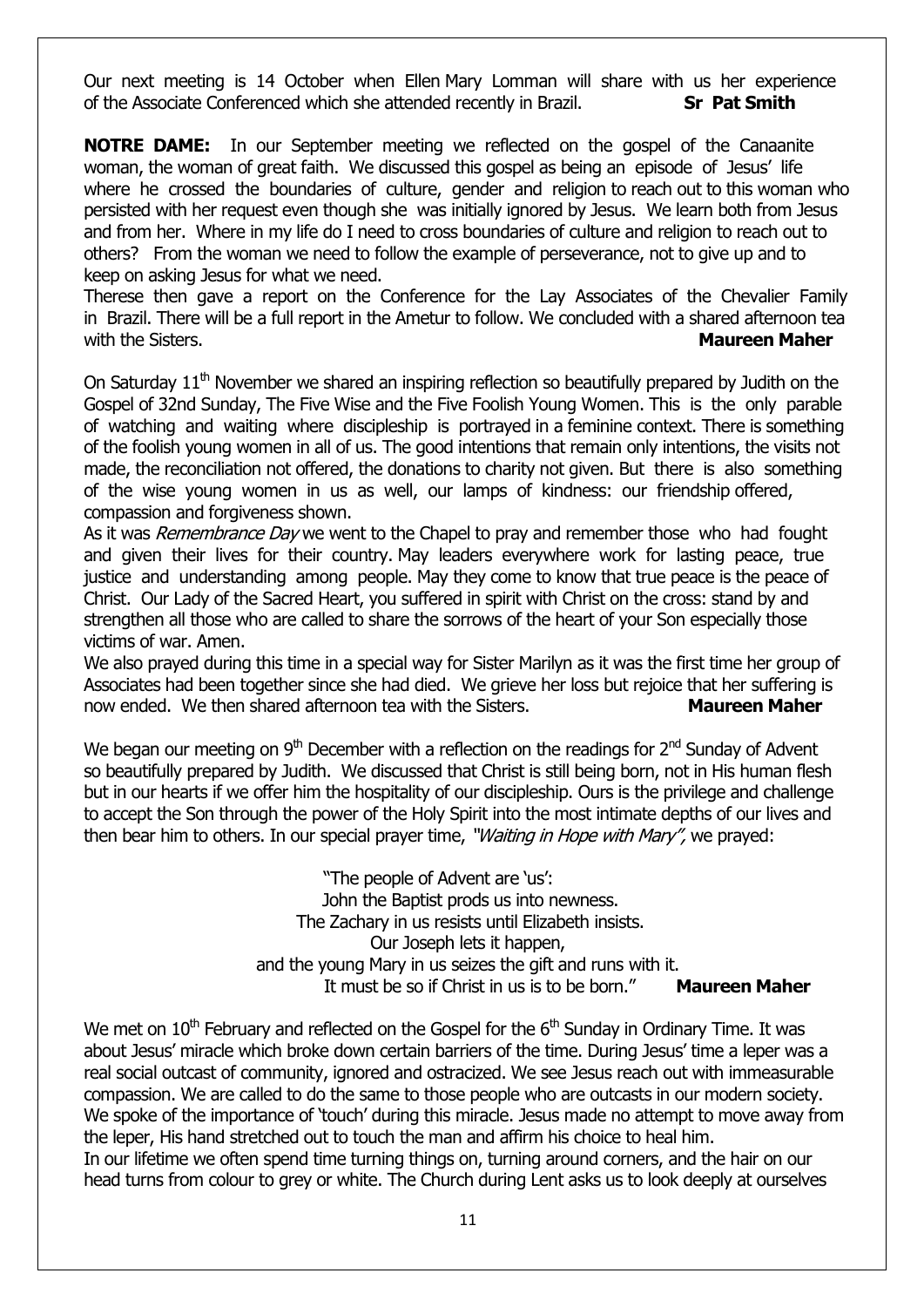and reflect on those areas where we need a real turnabout. We seek to follow our greatest Example, Jesus, as the One to follow in the way we think, act and speak.

> "Grant me a new heart in you, O Jesus: melted stone, thawed gem, molten gold. My treasure in Your Heart, Your Heart my treasure." **Maureen Maher**

**RANDWICK:** In September we met in Ventnor, and after prayers and a reading, we welcomed Therese Poulton who spoke to us about her recent trip to Brazil, where she represented OLSH Associates at the 3rd International Meeting of the Chevalier Family. Therese's address was detailed, entertaining and inspirational. At a later date, Therese's report on the meeting will appear in the Ametur but she did leave with us her notes, which make for wonderful reading. The meeting in Brazil was an extensive gathering which achieved much, including acceptance of the Guidelines on the topic of "The Future and Vision of the Laity of the Chevalier Family" of which we are a part. We thank Therese warmly and gratefully for her charming presence and very welcome presentation. May she inspire many other groups, as she did ours. A number of our group will attend the Retreat at Douglas Park in October . **Margaret Krijnen**

We met in Ventnor for our October meeting. Our Gospel reading dealt with the instruction of Jesus to love God and to love our neighbour as ourselves. The latter part of that instruction is sometimes difficult for those of us who are not always as loving towards all as we should be. This led to a wonderfully human and enlightening discussion. A report was delivered on the Retreat at Douglas Park, led by Sister Pauline Compton. The subject of the Retreat was the spirituality and writings of Julian of Norwich, and was a marvelous experience for those who attended, and we are very grateful to Sr Pauline for her enlightening presentations and exposure to a wonderful woman of the Church. Prayer sheets given to us by Sister were distributed to those who could not attend. A number of our members were not well at the time of the meeting, and for them we sent our prayers for recovery and a return to good health and spirits. **Margaret Krijnen**

We met at Ventnor on Monday 19<sup>th</sup> February, 2018, for our first meeting of the year. We were very pleased to welcome Sister Terie, who will be joining us on our journey this year. Sister is most welcome, and told us of her background, and very interesting life in the OLSH Order. Some of our members explained their backgrounds, and connections to the Sisters, and there were some wonderful stories and connections divulged. We prayed for our sick members, and hope that they are comforted and supported by our prayers and good wishes.

A retreat at Hartzer Park and a Chevalier Day at Douglas Park were discussed, and while none of us are able to attend, Sister Terie will be attending Douglas Park, and will discuss the day with us at our next meeting.

Sister shared with us a very special quiet time with a hymn of Brother James Maher, and a wonderful prayer for healing of the Church at this difficult time. We are very grateful for this Our next meeting will be on 19th March, again at Ventnor. **Margaret Krijnen** 

**……………………………………………**

#### **REPORTS ON THE 3RD INTERNATIONAL CONFERENCE OF THE CHEVALIER LAITY**

#### **IN SAO PAULO, BRAZIL. JULY 2017**

Many thanks to Therese and Ellenmary for their splendid reports of the grace-filled events of this wonderful Assembly.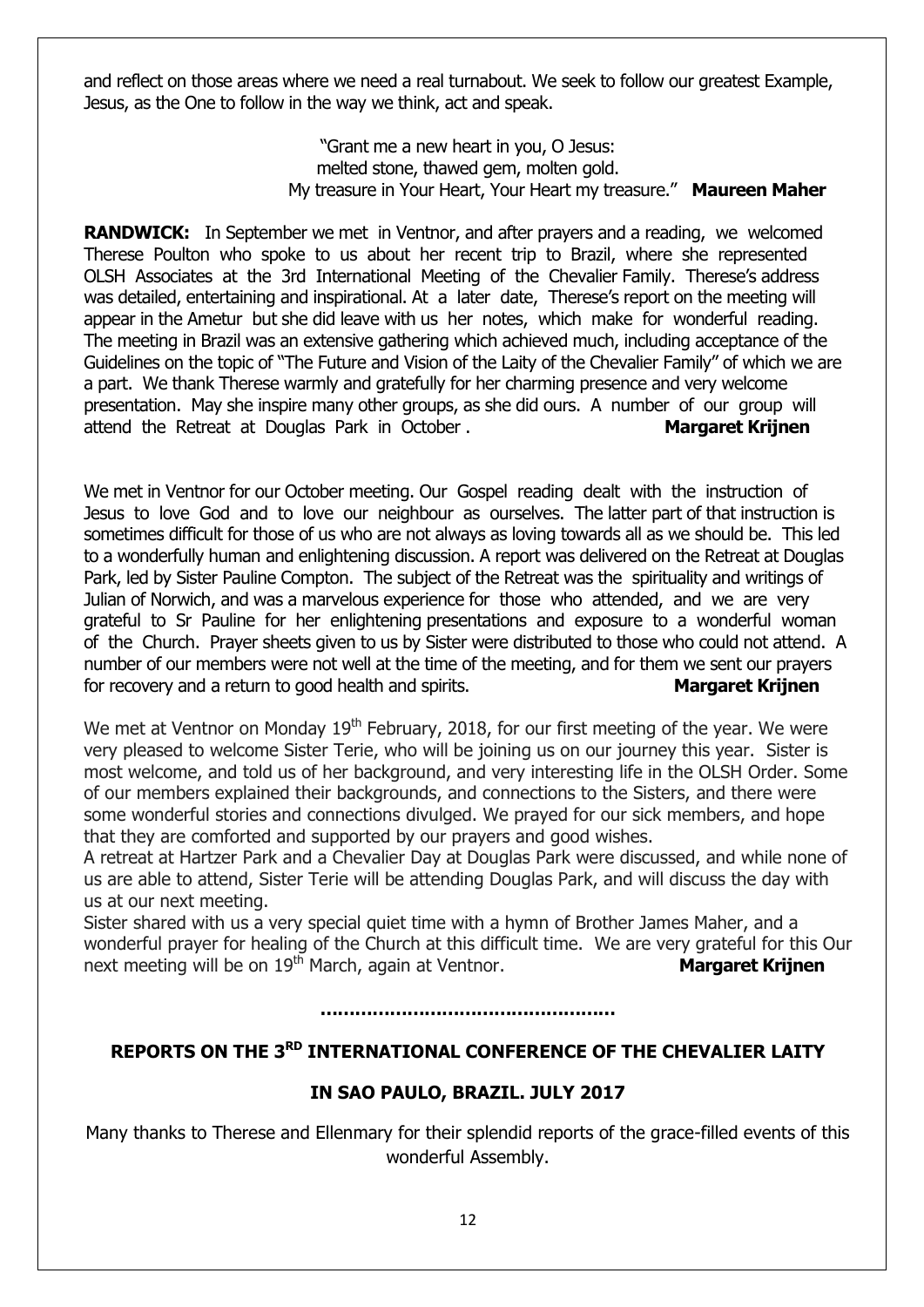## **"Spirituality without Borders:**

## **Vision and Mission of the Laity of the Chevalier Family"**

Brazil was the venue for the 3<sup>rd</sup> International Meeting of the Chevalier Family. The first was held in Issoudun in 1999 and the second in Santo Domingo in 2008. 75 lay people and 25 professed (MSC priests, OLSH sisters and MSC Sisters) attended. Countries represented included Australia, PNG, Brazil, Republic of Congo, Senegal, El Salvador, Guatemala, Mexico, Dominican Republic, United States, Paraguay, Peru, Ecuador, Korea, Philippines, France, Belgium, Germany, and The Netherlands. There were translators in English, Spanish, French, Dutch, Korean, and Portuguese. The Tri-Generalate was represented by Sr Merle Salazar (OLSH), Fr Wahyudi (MSC) and Sr Bonaventura (MSC Sisters). Each day began with a reflection presented by a different country and ended with the celebration of Eucharist prepared again by a different country.

We had a number of presentations on various topics and much time was spent on the "Guidelines" document and voting for nominees for the position of General Secretary. Alison McKenzie was elected to this position and her deputy, Doris Machado (Brazil), will begin the process of selecting an International Council early next year. The General Secretary of the Laity of the Chevalier Family, together with the International Council, will have responsibility for overseeing the development and organization of the Laity of the Chevalier family.

The "Guidelines" document is titled, "General Guiding Principles and Statutes of the Laity of the Chevalier Family". This document was approved by those present and will be published widely in the near future.

- $\triangleright$  Rita Cleuren (existing Secretary) gave an overview of the development and growth of the Laity of the Chevalier Family over the past 20 years. Much of this development has been guided by Rita and other members of the European Committee.
- $\triangleright$  The topic for the first session was "In What Way was Jesus a Border Crosser?" by Sr. Merle Salazar an OLSH sister from Philippines who is now attached the Generalate in Rome. Jesus crossed, ignored, went around, and used borders. He left some intact, He changed some, destroyed others and created new ones.
- $\triangleright$  In the afternoon session, Sr. Mercy Meija Benitez MSC from Guatemala presented a talk on "Jesus, Image of God and His Spirituality". She used texts from the New Testament to describe Jesus: images of light to the world, good shepherd, resurrection and life, way of life, the true vine, meek and humble of heart. Some of our images of God can be counterproductive to our understanding of God, sometimes in conflict with our images of Jesus.
- $\triangleright$  Sr Marisa Aquino, OLSH from Brazil gave a lecture connecting "Pope Francis and Spirituality of the Heart". She spoke of many comparisons between Jules Chevalier's charism and that of Pope Francis. She made the point that although Jules and Francis are separated by time they are connected in Spirituality.
- Hans Kwakman MSC presented "A New Concept for Organization of the Lay Family: The Role of Laity in the Chevalier Family".

Part I: On Chevalier's original intentions in erecting a Lay Branch of the Society of the Sacred Heart Part II: On the Organization of the Lay Branch of the Chevalier Family.

**Friday 21st July** was Australia's day for the liturgy and presentations.

The video shown was of Sr Anne Gardner OLSH receiving her recognition as Senior Australian of the Year. Fred spoke on "Fr. Chevalier's Vision: A Mission Without Borders". Alison's followed with a presentation on the same theme from an Australian context. After her talk Alison provided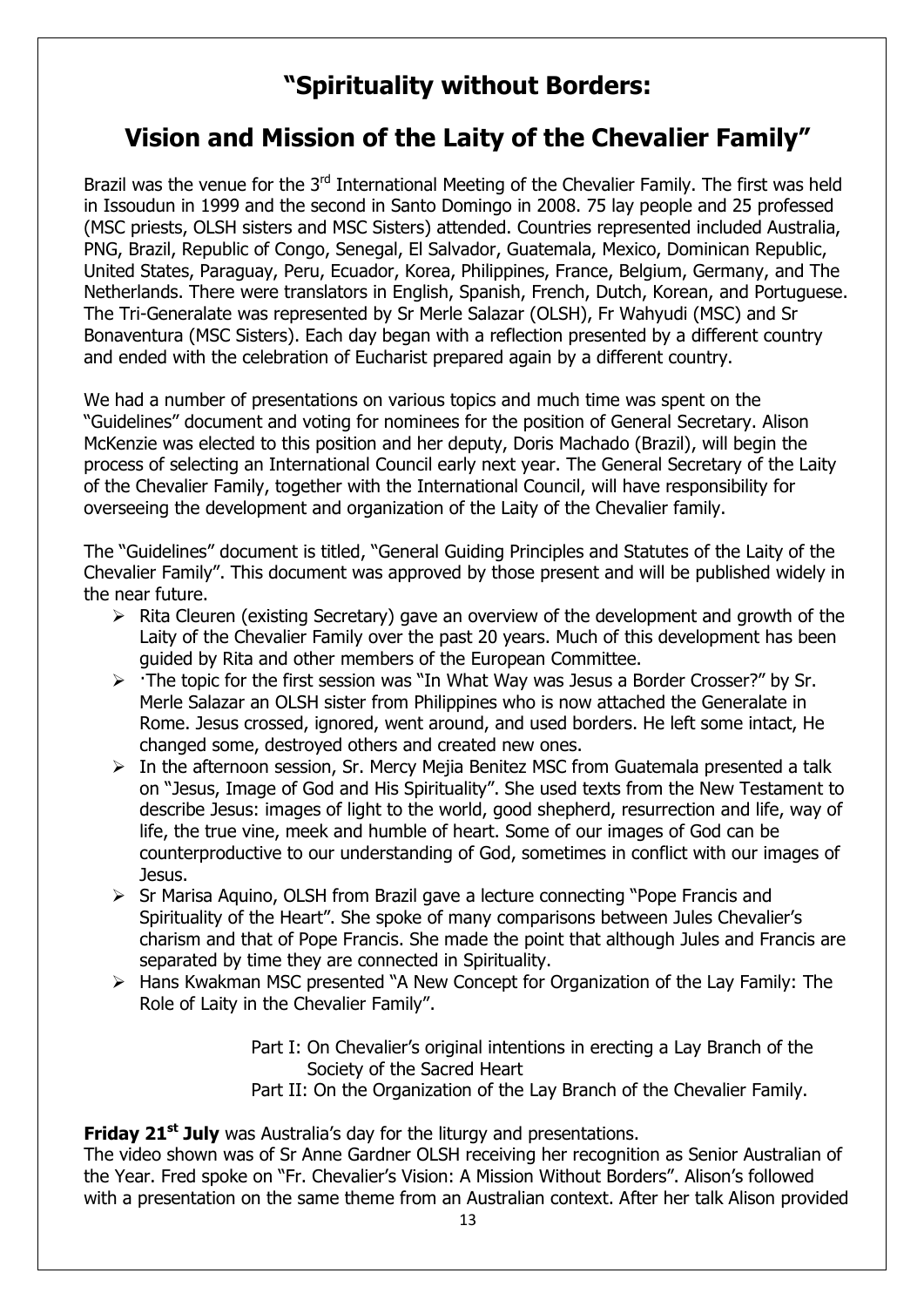two questions for discussion – the one about how to involve young people in the lay Chevalier movement generated a great deal of interest and discussion.

#### **Saturday 22**

We were divided into language groups and encouraged to reflect on the topic, "The Future and Vision of the Laity of the Chevalier Family". Later in the day we voted for the acceptance of the "Guidelines". They were accepted unanimously

#### **Two days' Outings**

**Thursday 20:** The Brazilian Laity led us on a pilgrimage to the Basilica at Aparecida about two hour's bus trip away from Sao Paulo. This year was the 300th year anniversary of the discovery by a fisherman of a headless statue of Mary in the river. Many miracles have been attributed to the statue. Originally a small chapel was built and over the years it has grown into a massive structure – very imposing with decorative tiling and many impressive statues. There is a TV studio, a huge canteen, many eating areas, candle shop, a gift shop, parking facility for hundreds of buses and cars plus a whole shopping centre with massive food hall and kiosks that sell all sorts of things!!! Mass (standing room only) was a spectacular affair with a MSC bishop and 30 MSC priests presiding. The Bishop welcomed us in his homily and took the opportunity to speak about Jules Chevalier and his spirituality.

#### **Sunday 23**

We were taken on a pilgrimage to Mass at Notre Dame du Sacre Coeur – about 1 hour drive. This was a huge event with great music and singing. All the Ministers of the Eucharist looked very official in their grey uniform and after Mass we went downstairs to the hall for lunch prepared by the parishioners. We then travelled to the OLSH Provincial House – beautiful grounds with vegetable gardens. The sisters run a school there for disadvantaged people, teaching English, computer skills, and craft. We had a sumptuous afternoon tea and were entertained with song and music provided by the Sisters.

We then travelled by coach to another huge area with approximately 10,000 residents with very poor housing and crowded. The main church has a Crèche under the church attended by 200 to 300 children daily. There are two other smaller churches in the area.

#### **Monday 24th**

Election of the General Secretary: Each nominee was announced and spoke. Nominees (7) – Doris Marchado (Brazil); Lynn Ditlow (USA); Silvi Barghon (France); Maribel Lopez (Guatamala); Hipolito Rosario (Dominican Republic); Ingrid Manzano (El Salvador); Alison McKenzie (Australia).

Election: There were 23 eligible to vote: 1 from each country and 4 International committee members. After two rounds of voting Alison was declared elected with Doris as deputy. Evaluations followed and then came our final liturgy. It was very moving as you can imagine. We began the conference as strangers but ended as friends and confreres.

We have many things to consider for the future of the Laity of the Chevalier Family and much work to do over the next years. The next General Assembly of Laity will be in six years in a country yet to be decided. Guatemala has made an initial offer. It was a wonderful, enriching experience that strengthened my Spirituality of the Heart and my awareness that we are part of a thriving worldwide Movement.

#### **Therese Poulton, OLSH Associate, Sydney, January 2018.**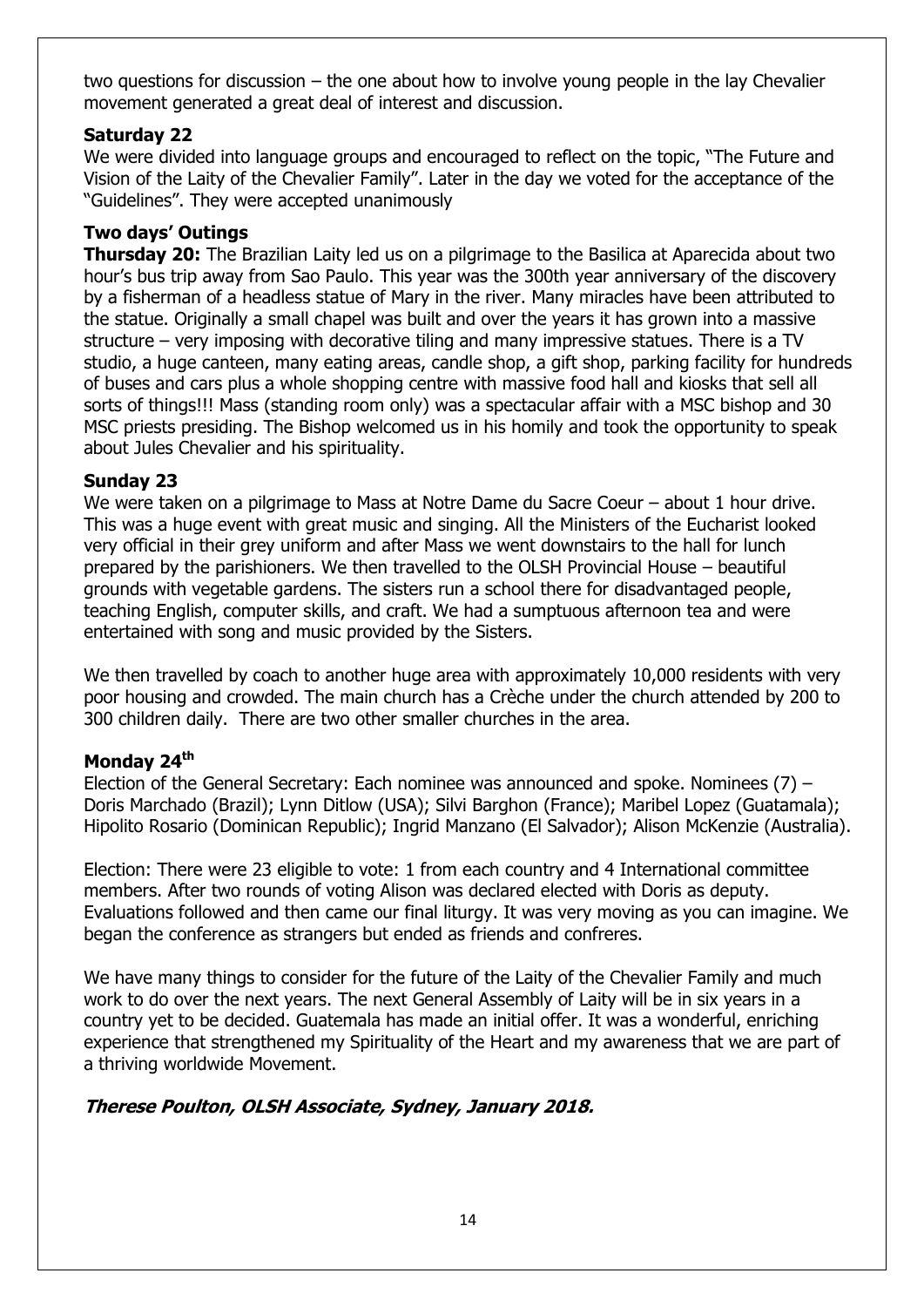

## Our Lady of Aparecida.

Queen of Peace and Mirror of Justice, obtain peace for the world, ensure that [Brazil](http://www.catholic.org/encyclopedia/view.php?id=2137) and all countries may have lasting peace, that we [will](http://www.catholic.org/encyclopedia/view.php?id=12332) always live together as brothers and sisters and as [children](http://www.catholic.org/shopping/?category=28) of God. Our Lady Aparecida, bless all your sons and daughters who pray and sing to you here and elsewhere. Amen. (*Pope Francis)*

## **The Third International Conference of the Laity of the Chevalier Family Brazil, July, 2017**

One hundred lay and professed members of the Chevalier Family from nineteen countries gathered together in Sao Paulo, Brazil, in July, 2017. Representatives of the Tri-Generalate of the Missionaries of the Sacred Heart, the Daughters of Our Lady of the Sacred Heart and the Missionary Sisters of the Most Sacred Heart of Jesus were present.

The theme of the conference was: Spirituality Without Borders: Vision and Mission of the Laity of the Chevalier Family. Therese Poulton and I were privileged to be invited to attend as Australian representatives of the Associates of the Daughters of Our Lady of the Sacred Heart. Fred Stubenrauch and Alison McKenzie, representing the Australian Lay MSC, were invited to present a lecture. We joined with them and Perpetua Haiveta, a representative of the Associates of the Daughters of Our Lady of the Sacred Heart in Papua New Guinea, to form a regional language group.

Sr. Ancilla was not able to go with us because she was not well. I am very sorry that she missed sharing the experience with us. Unfortunately, due to cancelled flights, Therese and I took a very long thirty six hours to reach Sao Paulo. We missed the official Welcome to all participants on the Monday evening. Our conference began on Tuesday morning. Despite having missed the official welcome, the experience of the warmth and welcome from the host country, Brazil, was overwhelming. In fact, the warmth and welcome were there in all the Chevalier Family participants.

The program for the conference addressed Heart Spirituality, a Spirituality without Borders, and organizational matters, such as changes to the Guidelines, voting for the position of General Secretary and Deputy, and Finances. The program was concerned with both spiritual and practical aspects of belonging to the Laity of the Chevalier Family. Each day's program was enfolded in Prayer, Reflection and the Eucharist. The day began with Prayer and a Reflection prepared by a different country each day. The same country prepared the liturgy for the Eucharist, which was celebrated at the end of the day before we shared an evening meal. The presentations included:

**"In what way was Jesus a Border Crosser?** " by Sr Merle Salazar FDNSC Tri-Generalate. Jesus crossed borders, removed them and at times created new ones. Jesus was a Lover without **Borders!**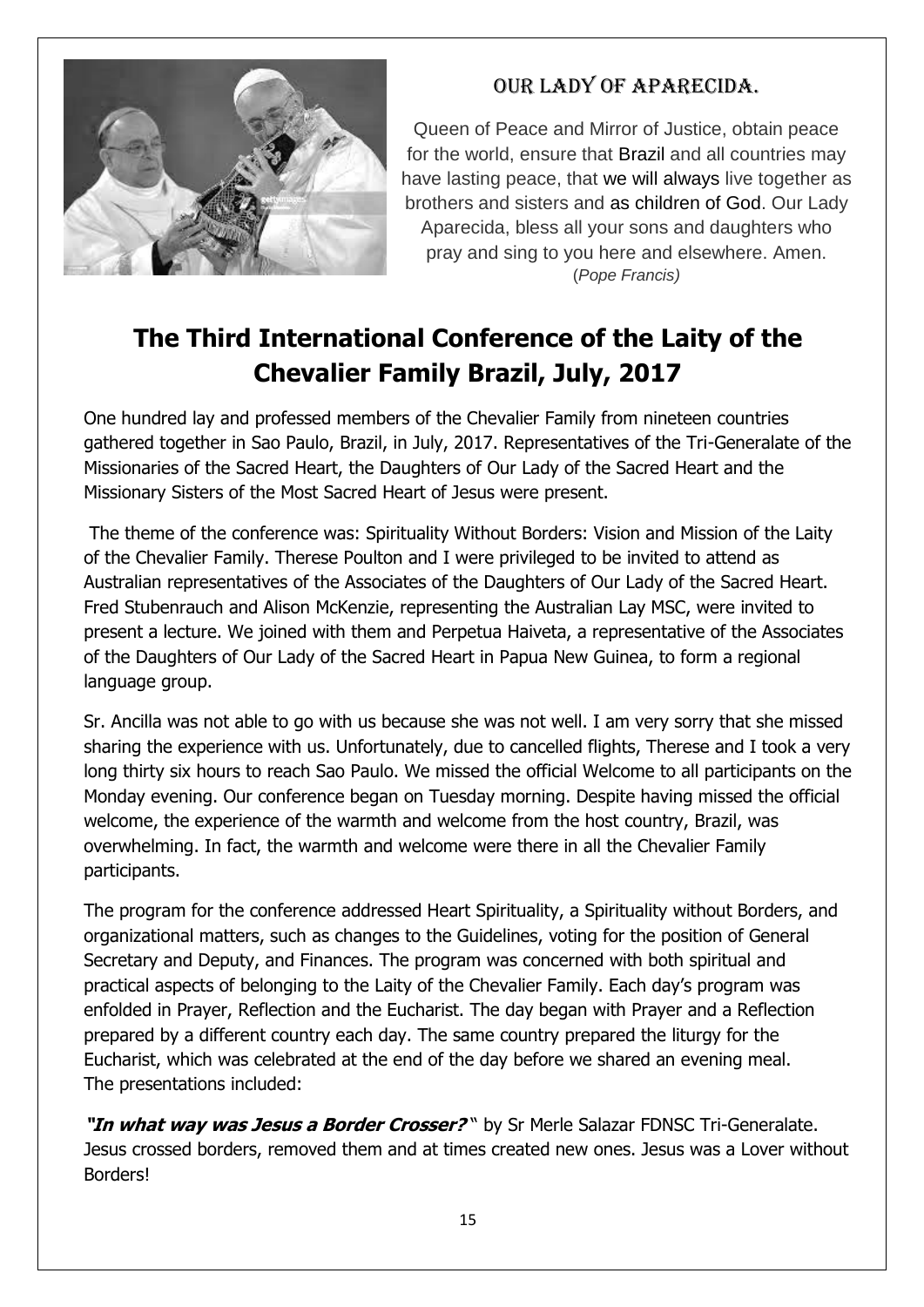**"Jesus' Image of God and His Spirituality**", by Sr Mercy Mejia Benitez MSC Guatemala. Sr Mercy chose Jesus' "I Am" statements to describe Jesus' spirituality. "I am the bread of life". "I am the good shepherd". Sr Mercy invited us to look at our culture of origin and to describe what symbol or image of our own culture could Jesus identify himself with? Why?

**"Father Chevalier's Vision: a Mission without Borders"'** by Fred Stubenrauch and Alison McKenzie, Lay MSC Australia. Fred suggested two questions. Just what did Jules Chevalier envisage? Has that vision become a reality in a wide sense?

Fred's conclusion included a quote from an Australian Lay MSC, "Lay people have a great ministry in this vision/mission; they did not have to undertake any new work; they simply live the devotion in their family and daily life and hence spread the devotion in places clerics cannot go." So Fred concluded, "Today we have a great diversity of MSC apostolates across many borders."

Alison was concerned with the Australian context, in particular Australian young people and how to invite them to cross borders. She asked, "How do we reach young people who have no particular interest in belonging to church but are spiritually hungry?

**" Pope Francis and a Spirituality of the Heart"** by Sr Marisa FDNSC Brazil. Sr Marisa's lecture was a very comprehensive view of the alignment between Jules Chevalier's vision and mission and that of Pope Francis. A translation of Sr Marisa's presentation states, "From his election on March 2013, Pope Francis, with his deep spirituality and immense ability to externalize God's infinite love for all, has been inspiring thousands of people throughout the world, especially the Chevalier Family, that we see an opportunity to reaffirm the currentness of our charism and the strength of our spirituality, centered on the love and mercy of the Heart of Jesus."

**"Chevalier and the organization of the Lay Branch of the Chevalier Family"** by Fr Hans Kwakman MSC. This was a very detailed lecture on Fr Jules Chevalier's intentions in erecting his Society of the Sacred Heart as being open for religious, secular priests and laity. Much discussion was centred on the Guidelines and the various changes suggested by the laity. I was in awe of those, including Fr. Hans Kwakman MSC, who listened to us, made changes and presented us with a document ready for our vote. This process was smooth and prompt. The document was approved by the participants at the conference.

The document is now called, **"General Guiding Principles and Statutes of the Laity of the Chevalier Family".**It will be published soon. These Guiding Principles are meant to be basic. This means that every family of national lay groups is free to formulate its own guidelines as long as they remain faithful to the basic orientation of the General Guidelines.

In all the discussions about mission and the future, the desire for an international logo was raised. It was accepted by those present that the logo for the International Meeting become our International logo. The designer has gifted the logo to the Chevalier Family.

A very important task for the conference was to elect a General Secretary and Deputy. The General Secretary of the Laity of the Chevalier Family together with the International Council will have responsibility for overseeing the development and organisation of the Laity of the Chevalier Family. Alison McKenzie from Australia was elected to that position. Her deputy is Doris Machado from Brazil. An International Council will be selected next year [2018].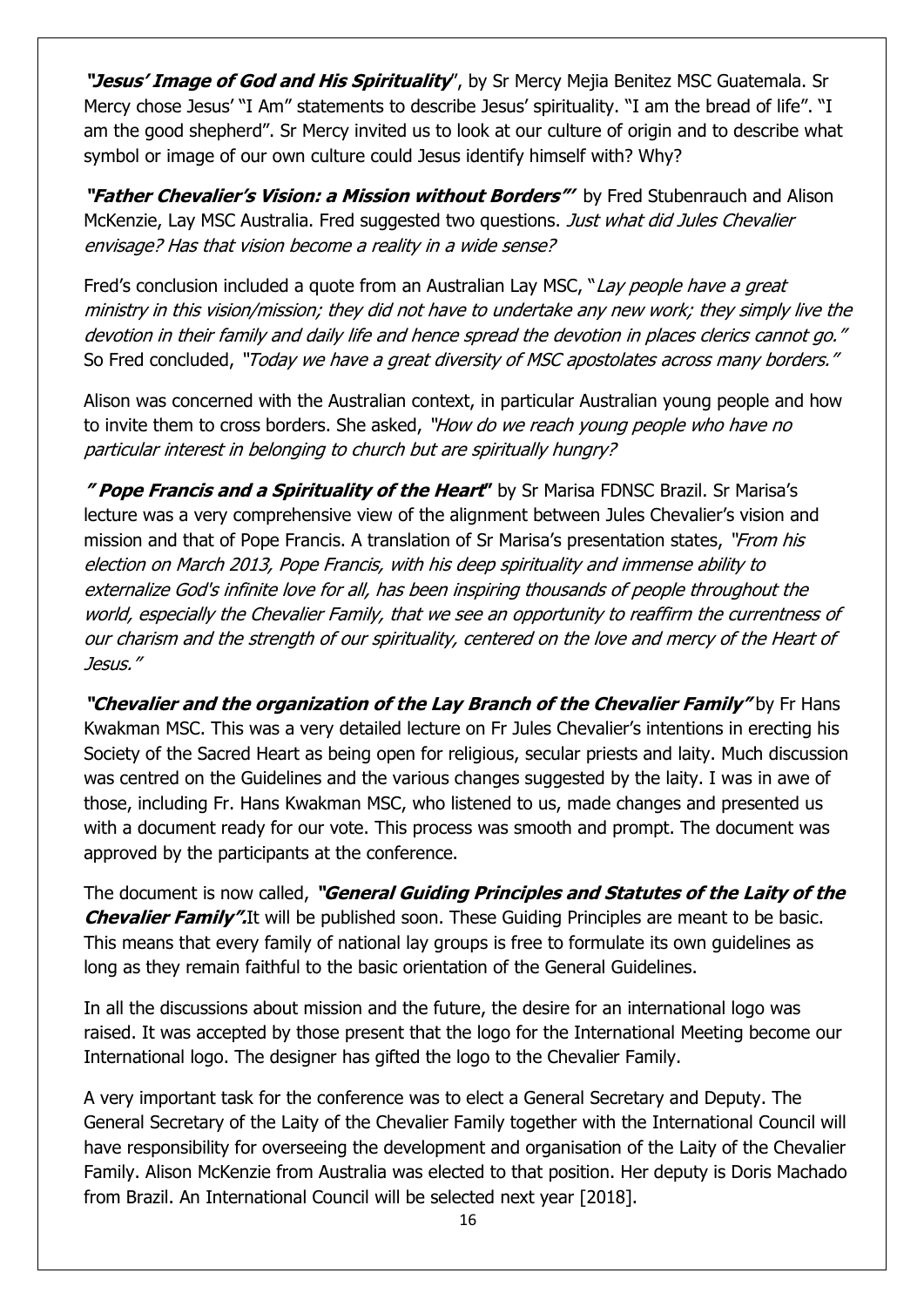The Brazilian Laity led us on a pilgrimage to the Basilica of the National Shrine of Our Lady of Aparecida in Sao Paulo, at some distance from the city of Sao Paulo. This year is the three hundredth anniversary of the discovery of the Black Madonna in two pieces in the river by fishermen. It is a little black wooden statue of the Immaculate Conception. We attended Mass along with thousands of people on a quiet day! The Basilica is almost as large as St Peter's basilica in Rome. It is very beautiful with lots of brick, mosaics, frescos and carvings on the walls and a beautiful dome, all demonstrating a great devotion to the Madonna.

Our Sunday pilgrimage was exceptional. We visited the Church of the Dead on our way to Our Lady of the Sacred Heart Church for Mass. What a celebration! Mass was concelebrated by many priests, some from the conference. The music and singing were inspiring. The people were overwhelmingly warm and welcoming. We had lunch there. Then we visited the Daughters of Our Lady of the Sacred Heart Provincial House. We saw the school for disadvantaged people within the convent. More warm welcomes! And singing and food!

We then travelled to the parish of San Miguel. The facilitator for the conference, Fr Alex MSC is the parish priest there. The MSC had asked the bishop if they could have a poor parish. They have been there for two years. I have not seen such a poor area before. There is a huge drug problem. There are seventy thousand people living in the parish. They do not like to be called a favela (slum, shanty town). We visited three churches. The churches provide a crèche for children, schooling, and a food bank. The young people are attracted to the churches, and so the priests are fostering this. At the last church, the young people dressed up in country dress and danced in pairs to a bouncy, upbeat band. Again there was a large table laden with food. The young people were happy and seemed to be pleased that we visited them.

During the conference, some countries entertained us with cultural nights. The Brazilians invited us all to a gaucho spit barbeque night. The meat was beautiful. The last evening was party night. The Brazilians dressed in brightly coloured, country style-clothing. Again, the music was upbeat and there was lots of dancing. The next International Conference of the Laity of the Chevalier Family will be held in six years. The host country has not been decided yet. I will always be grateful to Sr Ancilla and the Daughters of Our Lady of the Sacred Heart for inviting me to be one of the representatives of the Associates. Spending time with Chevalier Family members from around the world was inspiring and enriching. The sense of belonging was wonderful. My hope for the future is strengthened. To be able to come home and share my experiences and sense of belonging with our Associates here is an immense blessing.

**Ellenmary Lomman, OLSH Associate, Adelaide, January, 2018** 

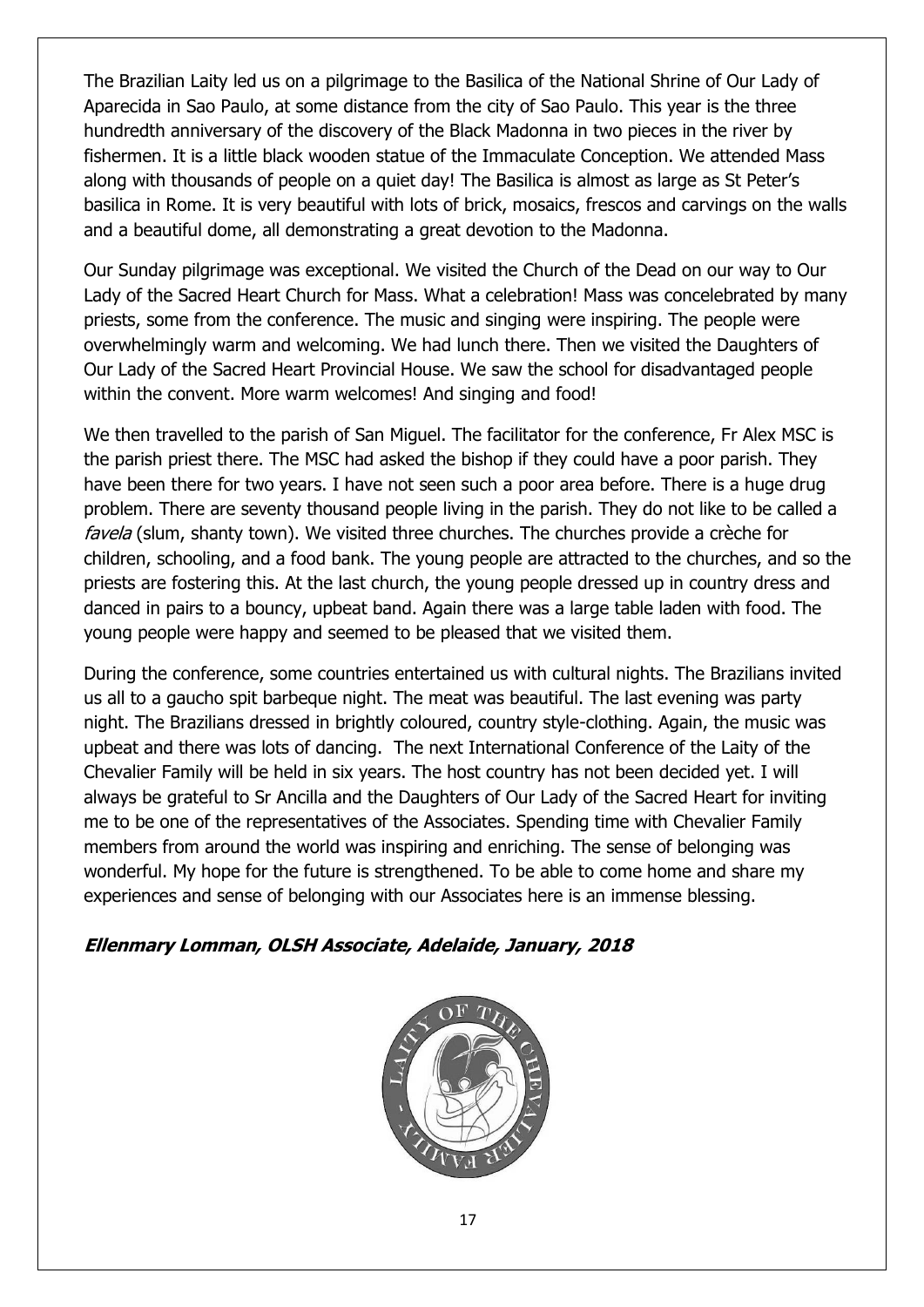

**CHEVALIER** 

**FAMILY** 

# NEWS



## CONGRATULATIONS to our new

## Associates,

## Rani Perera and beth Yagmoor

who made their Commitment on

28th November,2017, in the Chapel at OLSH Convent, Bentleigh Victoria.

## Mary Spowart

who made her Commitment on 18th December, 2017, at the National Shrine of Our Lady of the Sacred Heart, Randwick. May you be richly blessed as you live out your Charism to be on earth the Heart of Jesus.

…………………………………………………………

## General Principles and Statutes of the Laity of the Chevalier Family

You have been hearing about the above document for the past few months, and indeed, some groups contributed to its composition by sending in ideas which Therese Poulton and Ellenmary Lomman took to the General Assembly in Brazil when the final document was formulated. The document has now been translated into the main languages spoken by members of the Chevalier Family. In order to begin to put the Document into practice each country has been asked to develop a **National Council** that includes representatives from groups associated with:

MSC priests and Brothers

MSC Sisters

OLSH Sisters

On Sunday 4<sup>th</sup> March, a representative group of MSC and OLSH Laity of the Chevalier Family will meet at Douglas Park to begin the task of reflecting on, discussing and unpacking the Document to work out its implications for the Australian context. Of course, you will all be informed of the resulting decisions and the ongoing work of the National Council once it has been set up. Please keep all these things in your prayers. Father Chevalier must be very pleased to see his dream being realized ever more fully.

## AUSTRALIAN OLSH ASSOCIATES' LEADERSHIP TEAM.

For some years now the Associates' Leadership Team has been composed of two Lay Associates, Mrs Therese Poulton and Miss Janet Clarke, and three Sisters, Marilyn Knolder, Theresa Coleman and Ancilla White. As our dear Sr Marilyn Knolder has died and Sr Theresa Coleman has joined the Community at St Joseph's Aged Care Facility, Kensington, it has been necessary to restructure the Leadership Team.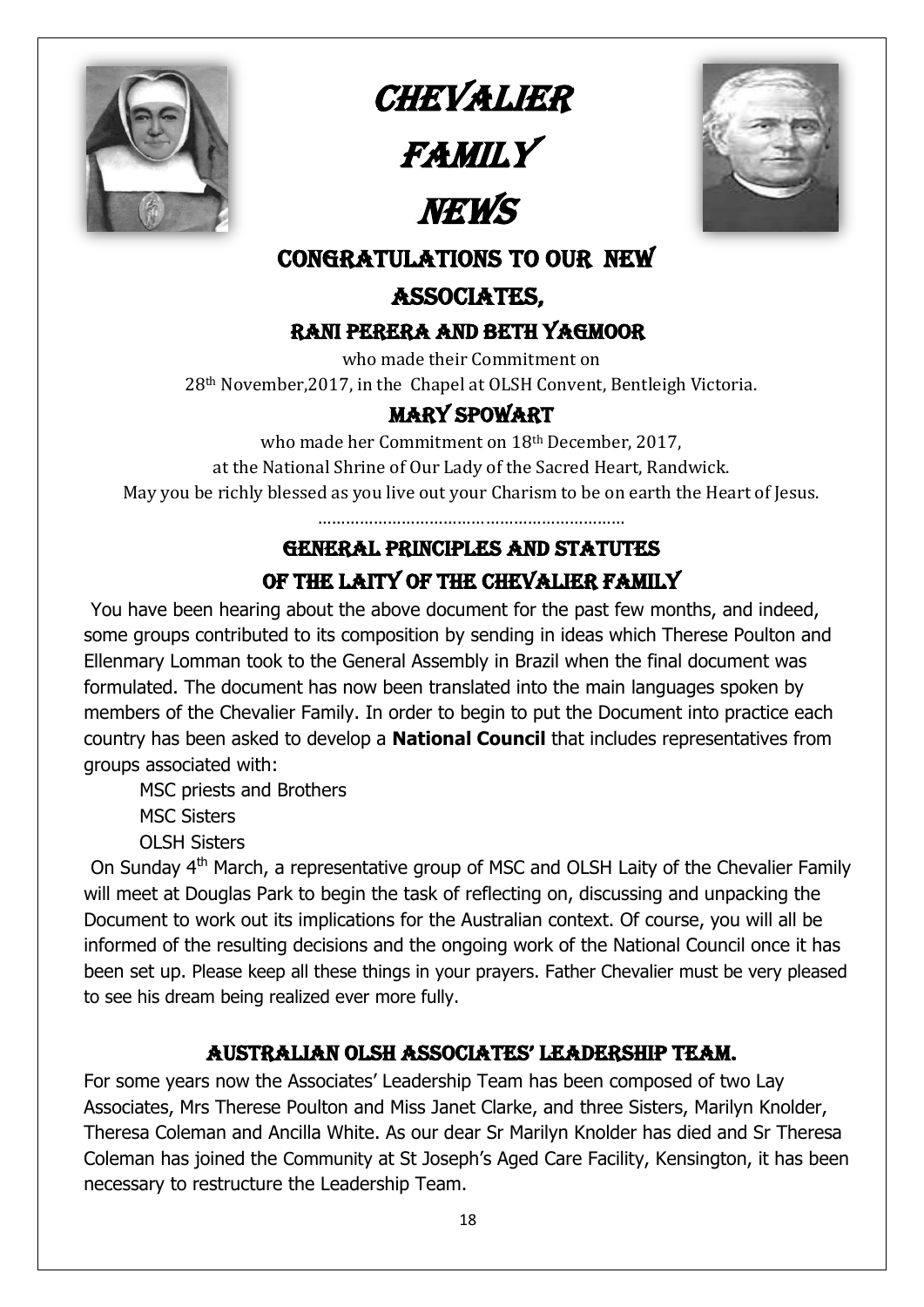Mrs Ellenmary Lomman (Adelaide) has joined Mrs Therese Poulton (Mascot) and Miss Janet Clark (Mittagong) as Lay Associates of the Daughters of Our Lady of the Sacred Heart on the Leadership Team.

Sisters Claudette Hiosan and Therese McNamara have joined Sr Ancilla as the Daughters of Our Lady of the Sacred Heart on the Team.

Please pray for the team members as they launch into this new and exciting chapter in the history and life of the Associate Movement.

## DEEP GRATITUDE

This is an opportunity to thank **Sr Theresa Coleman** for her untiring, generous and devoted work with the Associates over many years. Her wise and gentle presence has always been an inspiration to all to whom she has ministered. Those fortunate enough to have been on the Issoudun Pilgrimages with Sr Theresa will never forget the wonderful experiences that Sister Theresa prepared and organized for them. May God bless you abundantly, dear Theresa, as you enter into a new chapter in your life of consecrated love.



FOR YOUR DIARY

## ASSOCIATES ANNUAL RETREAT WEEKEND.

**St Mary's Towers, Douglas Park.**

Friday 6pm, 19th October – Sunday 21st October Booking Forms available from Sr Ancilla 0296621777

## Some Thoughts from Father Chevalier on Mary.

As Jesus was lifted up on the cross, he gave Mary to us as our Mother and placed in her heart an immense love for us. (Meditations 11, p 671 f.)

The weaker we see ourselves, the more tempted we find ourselves, the more we should trust in the love and protection of Mary. (OLSH, p.121)

Mary is the hope of those who no longer hope; the safe harbour for those who have suffered shipwreck. (OLSH, p 206 f.)